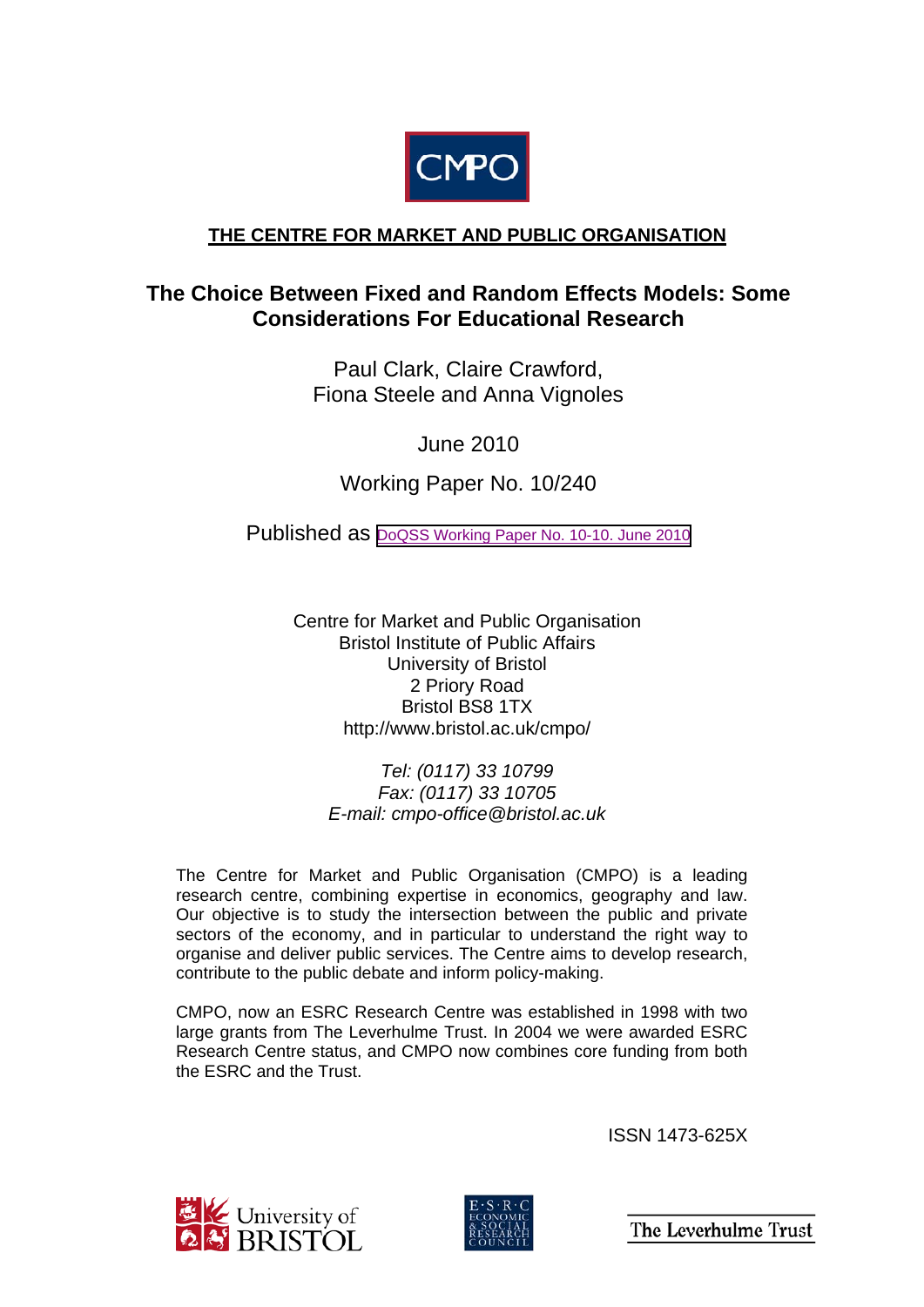# **The Choice Between Fixed and Random Effects Models: Some Considerations For Educational Research**

Paul Clarke<sup>1</sup> Claire Crawford<sup>2</sup> Fiona Steele $3$ and Anna Vignoles<sup>4</sup>

*1 CMPO, University of Bristol.* 

*2 Institute of Fiscal Studies and Institute of Education, University of London.*  <sup>3</sup> Centre for Multilevel Modelling, Graduate School of Education, University of Bristol. *4 Institute of Education, University of London.* 

#### June 2010

#### **Abstract**

We discuss the use of fixed and random effects models in the context of educational research and set out the assumptions behind the two modelling approaches. To illustrate the issues that should be considered when choosing between these approaches, we analyse the determinants of pupil achievement in primary school, using data from the Avon Longitudinal Study of Parents and Children. We conclude that a fixed effects approach will be preferable in scenarios where the primary interest is in policy-relevant inference about the effects of individual characteristics, but the process through which pupils are selected into schools is poorly understood or the data are too limited to adjust for the effects of selection. In this context, the robustness of the fixed effects approach to the random effects assumption is attractive, and educational researchers should consider using it, even if only to assess the robustness of estimates obtained from random effects models. On the other hand, when the selection mechanism is fairly well understood and the researcher has access to rich data, the random effects model should naturally be preferred because it can produce policy-relevant estimates while allowing a wider range of research questions to be addressed. Moreover, random effects estimators of regression coefficients and shrinkage estimators of school effects are more statistically efficient than those for fixed effects.

**Keywords:** fixed effects, random effects, multilevel modelling, education, pupil achievement.

**JEL Classification:** C52, I21

#### **Electronic version: www.bristol.ac.uk/cmpo/publications/papers/2010/wp240.pdf**

#### **Acknowledgements**

The authors gratefully acknowledge funding from the Economic & Social Research Council (grant number RES-060-23-0011), and would like to thank Rebecca Allen, Simon Burgess and seminar participants at the University of Bristol and the Institute of Education for helpful comments and advice. All errors remain the responsibility of the authors.

#### **Address for correspondence**

CMPO, Bristol Institute of Public Affairs University of Bristol 2 Priory Road Bristol BS8 1TX paul.clarke@bristol.ac.uk www.bristol.ac.uk/cmpo/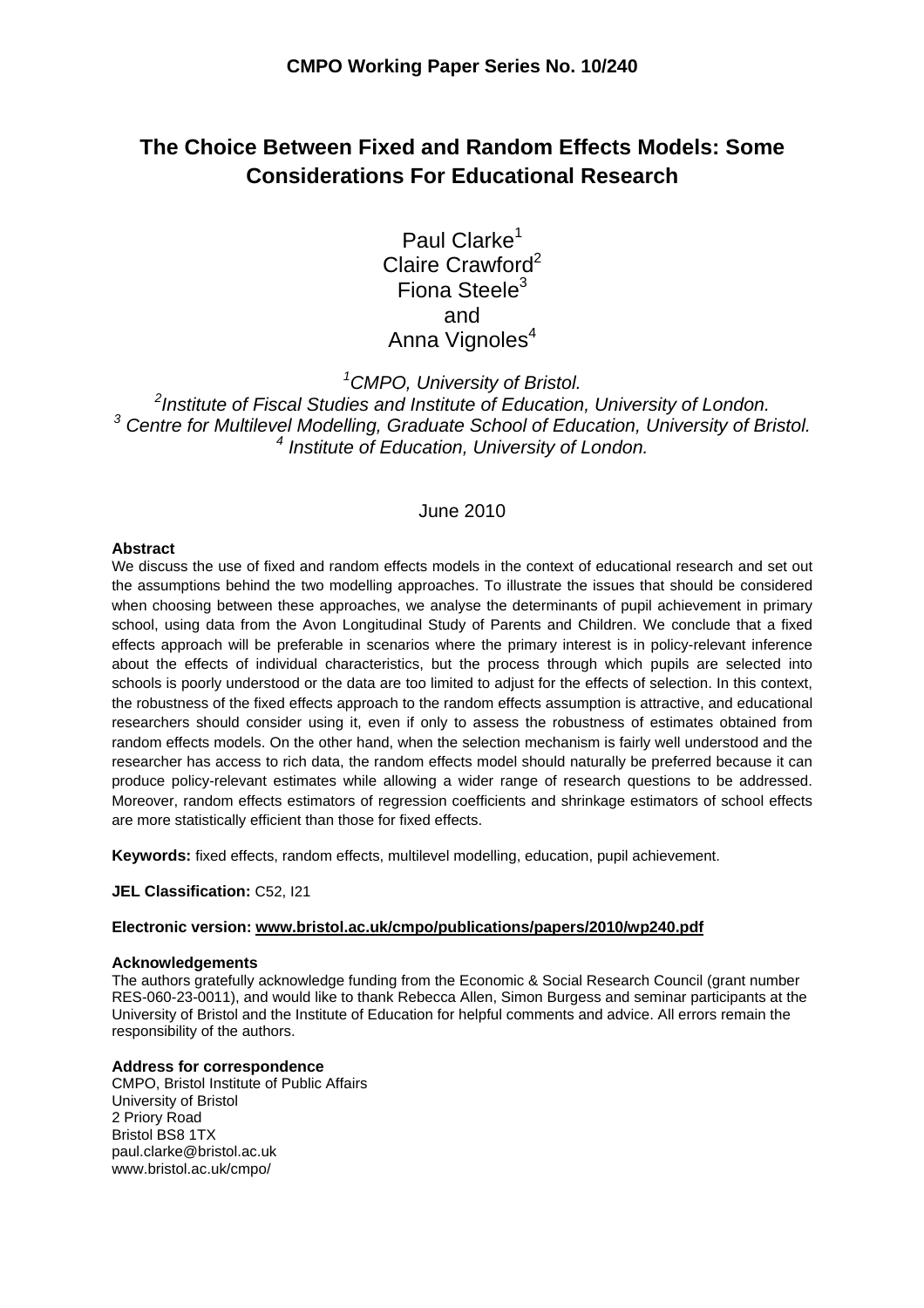## **1. Introduction**

-

In this paper, we discuss the use of fixed and random effects models in different research contexts. In particular, we set out the assumptions behind the two modelling approaches, highlight their strengths and weaknesses, and discuss how these factors might relate to any particular question being addressed. To illustrate the issues that should be considered when choosing between fixed and random effects models, we analyse the determinants of pupil achievement in primary school, using data from the Avon Longitudinal Study of Parents and Children.

Regardless of the research question being addressed, any model of pupil achievement needs to reflect the hierarchical nature of the data structure, where pupils are nested within schools. Estimation of hierarchical regression models in this context can be done by treating school effects as either fixed or random. Currently, the choice of approach seems to be based primarily on the types of research question traditionally studied within each discipline. Economists, for example, are more likely to focus on the impact of personal and family characteristics on achievement (Todd and Wolpin, 2003), and hence tend to use fixed effect models.<sup>2</sup> In contrast, an important focus for education researchers is on the role of schools (Townsend, 2007), which is best studied using random effects models because fixed effect approaches do not allow school characteristics to be modelled.

An important aim of this paper is to encourage an inter-disciplinary approach to modelling pupil achievement. In an ideal world, evidence from different disciplines would be brought together to consider the same research question, which in this case is: how can we improve pupil achievement? However, this is only possible if the assumptions underlying the different models used by each discipline are made clear. We hope to contribute to multi-disciplinary understanding and collaboration by highlighting these assumptions and by discussing which approach might be most appropriate in the context of educational research.

 $2^{2}$  Economists also tend to use fixed effects models in the context of panel data, where level two corresponds to the individual and level one corresponds to occasion-specific residual error.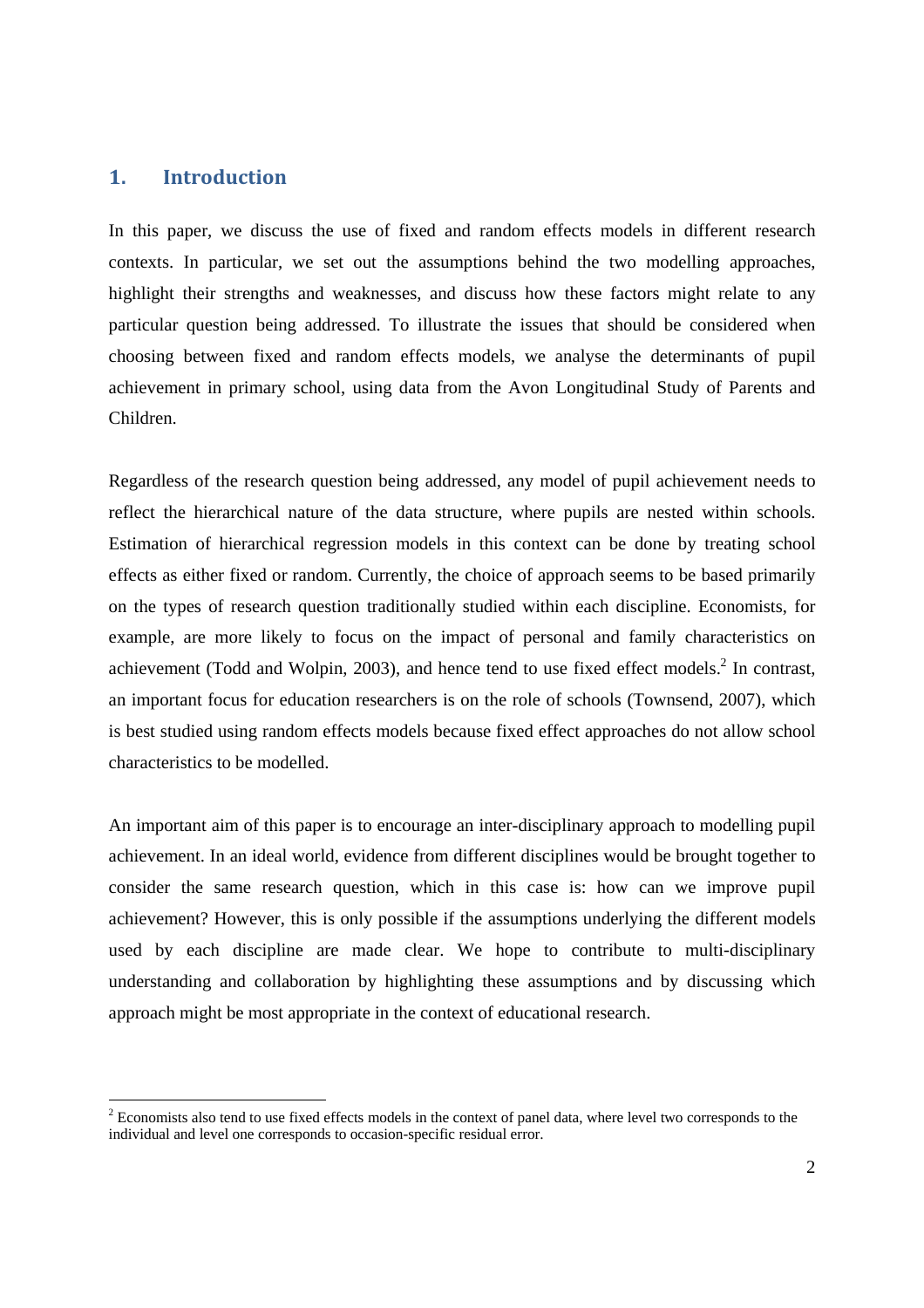Another important aim of this paper is to highlight that, in the case of economics and education, discipline tradition unnecessarily constrains the types of research question that are addressed. More precisely, we hope to encourage economists that they should not dismiss the random effects approach entirely. In fact, we aim to convince them that, provided they have some understanding of the process through which pupils are selected into schools, and that sufficiently rich data are available to control for the important factors, then the natural approach should be to use random effects because: a) school (level 2) characteristics can be modelled – allowing questions concerning differential school effectiveness for different types of pupils using random coefficients to be addressed – and b) precision-weighted 'shrinkage' estimates of the school effects can be used. Equally, we hope to make education researchers more aware of the issues concerning causality, the potential robustness of fixed effects, and the need for care when using results from random effects models to inform government policy, particularly where such analyses are based on administrative data sources with a limited range of variables.

To illustrate these methodological issues, we consider two topical and important research questions in the field of education. We have chosen these examples to illustrate the selection problems that should influence a researcher's choice of modelling approach. The first example relates to inequality due to the impact of having special educational needs (SEN) on pupil attainment. The second example, continuing with the theme of inequalities in education achievement, is a perennial research question: what impact do children's socio-economic backgrounds, as measured by their eligibility for free school meals (FSM), have on their academic achievement? These examples usefully highlight the importance of choosing the appropriate model for the relevant research question, as we discuss in detail below.

The rest of this paper is set out as follows: in Section 2 we review the key features of fixed and random effects models; in Section 3 we highlight the dangers that selection of pupils into schools can pose for the validity of fixed and random effects models; in Section 4 we discuss in more detail our choice of illustrative examples; in Section 5 we describe these analyses and present the results; and finally in Section 6 we make our concluding remarks.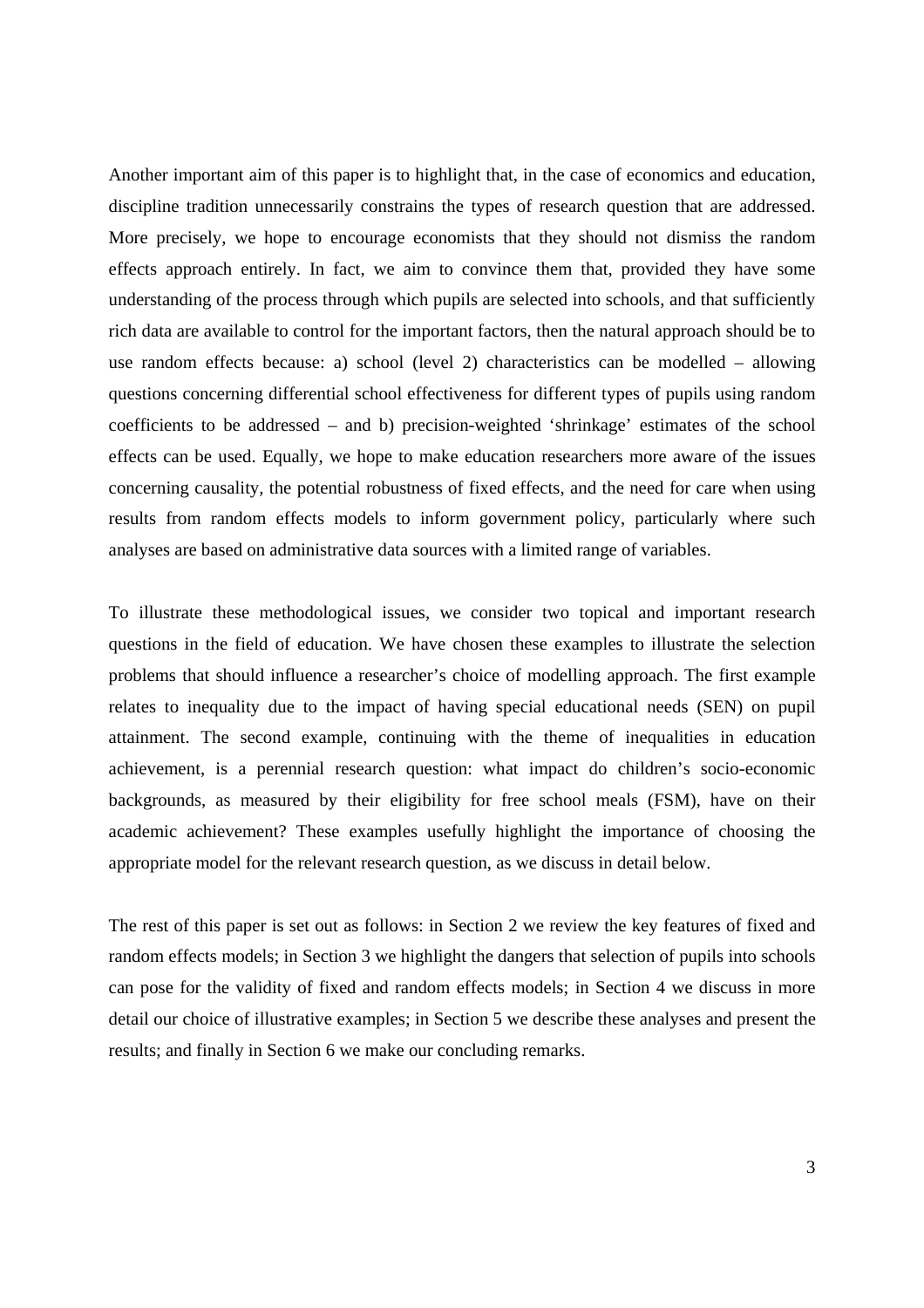#### **2. Methods to Allow for School Effects on Pupil Achievement**

It is well known that the achievements of pupils in the same school are likely to be clustered due to the influence of unmeasured school characteristics like school leadership. A common way to allow for such school effects on achievement is to fit a hierarchical regression model with a twolevel nested structure in which pupils at level 1 are grouped within schools at level 2. If we denote by  $y_{ij}$  the achievement of pupil *i* in school *j* ( $i = 1,..., n_j$ ;  $j = 1,..., J$ ) then a two-level linear model for achievement can be written

$$
y_{ij} = \beta_0 + x_{1ij}\beta_1 + \dots + x_{pi}\beta_p + u_j + e_{ij} = \mathbf{x}'_{ij}\mathbf{\beta}_1 + \mathbf{x}'_{j}\mathbf{\beta}_2 + u_j + e_{ij} \tag{1}
$$

where  $\beta_0$  is the usual regression intercept;  $\mathbf{x}_{ij}$  represents only those covariates that vary between pupils/families;  $\mathbf{x}_i$  represents those covariates that vary only between schools;  $\beta_1$  and  $\beta_2$  are the respective coefficients for these vectors;  $u_j$  is the 'effect' of school *j*; and  $e_{ij}$  is a pupil-level residual. Typically  $\mathbf{x}_{ij}$  will include a measure of prior attainment, so that  $u_i$  is interpreted as the effect of a school on academic *progress*. Note that we use the term 'effect' as a synonym for association; in the remainder of the paper we discuss the assumptions required for  $u_i$  to be interpretable as a 'causal' effect of school j on pupil achievement.

We will use (1) to express the general model again in Section 3, but for a comparison of the two approaches it is easier to use the more general representation

$$
y_{ij} = \mathbf{x}_{ij}'\mathbf{\beta} + u_j + e_{ij} \qquad (2)
$$

where  $\mathbf{x}_{ij}$  is now a vector containing a constant term (the intercept) and all  $p$  covariates characterising the pupil, family or school, and  $\beta$  is the vector of  $p + 1$  regression coefficients associated with each entry in  $\mathbf{x}_{ij}$ . It is important to recognise that neither the regression coefficients nor the school effects can be interpreted as *policy-relevant* effects without further assumptions, and it is the nature of these assumptions that is central to this paper.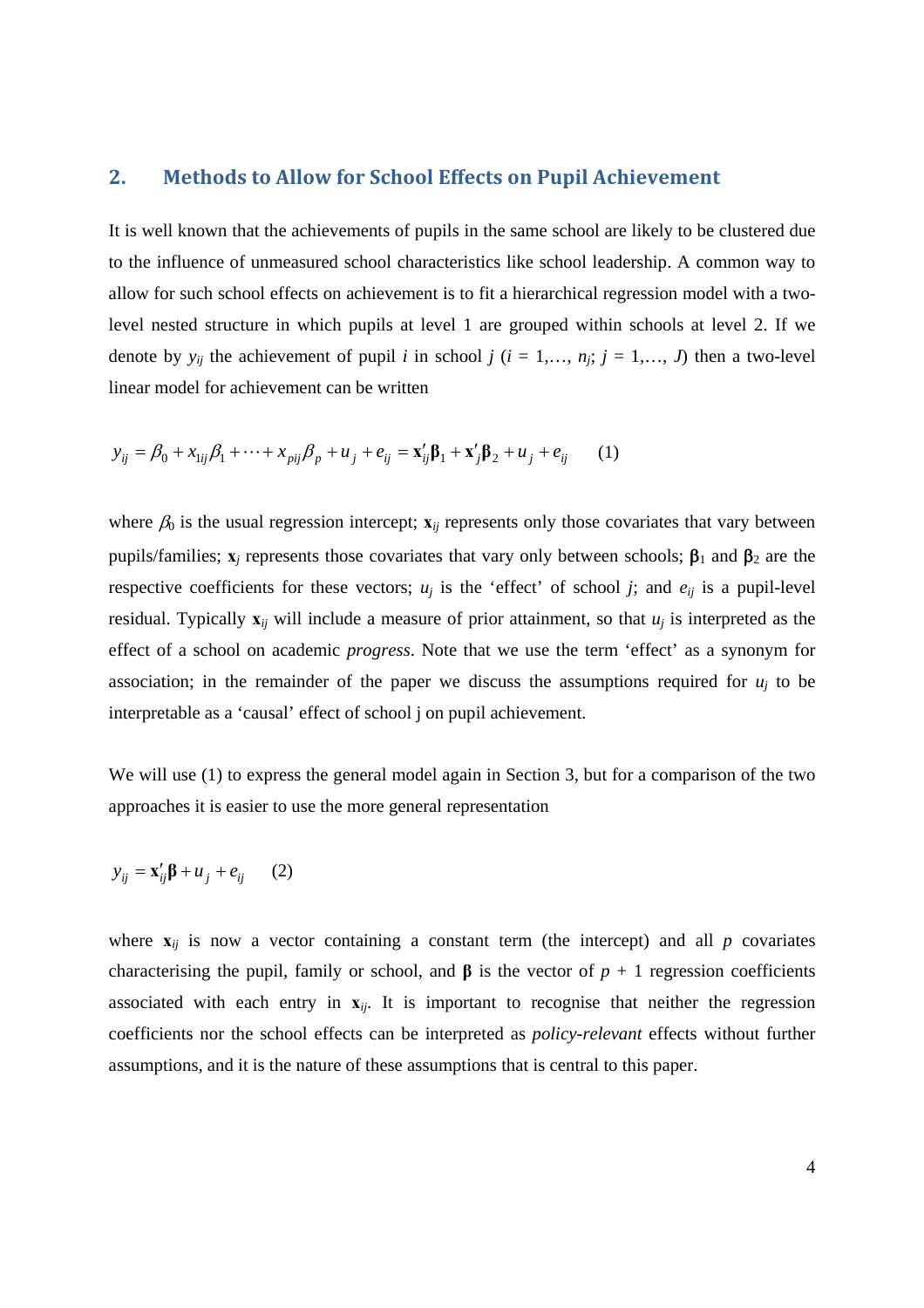Two assumptions that are commonly made about the pupil-level residuals are: (*i*)  $e_{ii} \sim i.i.d.$  N(0,  $\sigma_e^2$ ), and (*ii*) 'exogeneity' of the covariates  $\mathbf{x}_{ij}$ , i.e., cov( $e_{ij}$ ,  $x_{kij}$ ) = 0 for  $k = 1, ..., p$ .<sup>3</sup> In fact, while the normality assumption (*i*) is desirable for reasons of estimator performance and interpretation, it is not essential for either the random or fixed effects approaches and we need only assume that  $Var(e_{ii}) = \sigma^2$ . However, assumption *(ii)* is crucial to ensure that the regression coefficient has a policy-relevant interpretation; we refer to (*ii*) as the *regression assumption* and will discuss it again in Section 3, together with a more precise explanation of what we mean by policy-relevant.

Finally, the researcher must decide whether to treat *uj* as fixed or random effects. The purpose of this section is to review both approaches in terms of the underlying assumptions required by each. In Section 3 we consider the validity of these assumptions in the context of education research, and more specifically in Sections 4 and 5, we consider these assumptions' validity for our two example analyses: the impact of special educational needs status and eligibility for free school meals on pupil achievement.

#### **2.1 Random school effects**

-

Random effects models are also known as *multilevel* or *mixed models*. The random effects approach views the clustering of pupils in schools as a feature of interest in its own right, and not just a nuisance to be adjusted for. The school effects (also referred to as school residuals) are usually assumed to be drawn from a normal distribution:  $u_j \sim i.i.d. N(0, \sigma_u^2)$ ; as with assumption (*i*) above, only Var( $u_j$ ) =  $\sigma_u^2$  (rather than the assumption of normality) is required to make inferences about the regression coefficients.<sup>4</sup> An advantage of the random effect model is thus that the total residual variance can be partitioned into two components: the between-school variance  $\sigma_u^2$  and the within-school (between-pupil) variance  $\sigma_e^2$ .

<sup>&</sup>lt;sup>3</sup> This assumption should strictly be written as  $E(e_{ij} | x_{kij}) = 0$ , which is not quite equivalent to  $cov(x_{kij}, e_{ij}) = 0$ because circumstances exist where the covariance can be zero even if  $E(e_{ij} | x_{kij}) \neq 0$ ; ditto for cov $(x_{kij}, u_i) = 0$  and  $E(u_i | x_{kij}) = 0$ . However, we take these two statements to be synonymous because a) the conditions under which zero covariance does not imply zero conditional mean are very much the exception rather than the rule, and b) the concept of two random variables being uncorrelated is more intuitive than that of a conditional mean equalling zero. <sup>4</sup> Iterative or feasible generalized least squares estimators of random effects models are normally distributed in large

samples, whether or not the residuals are normally distributed. However, note that most implementations of maximum likelihood and Markov chain Monte Carlo estimators do assume residual normality.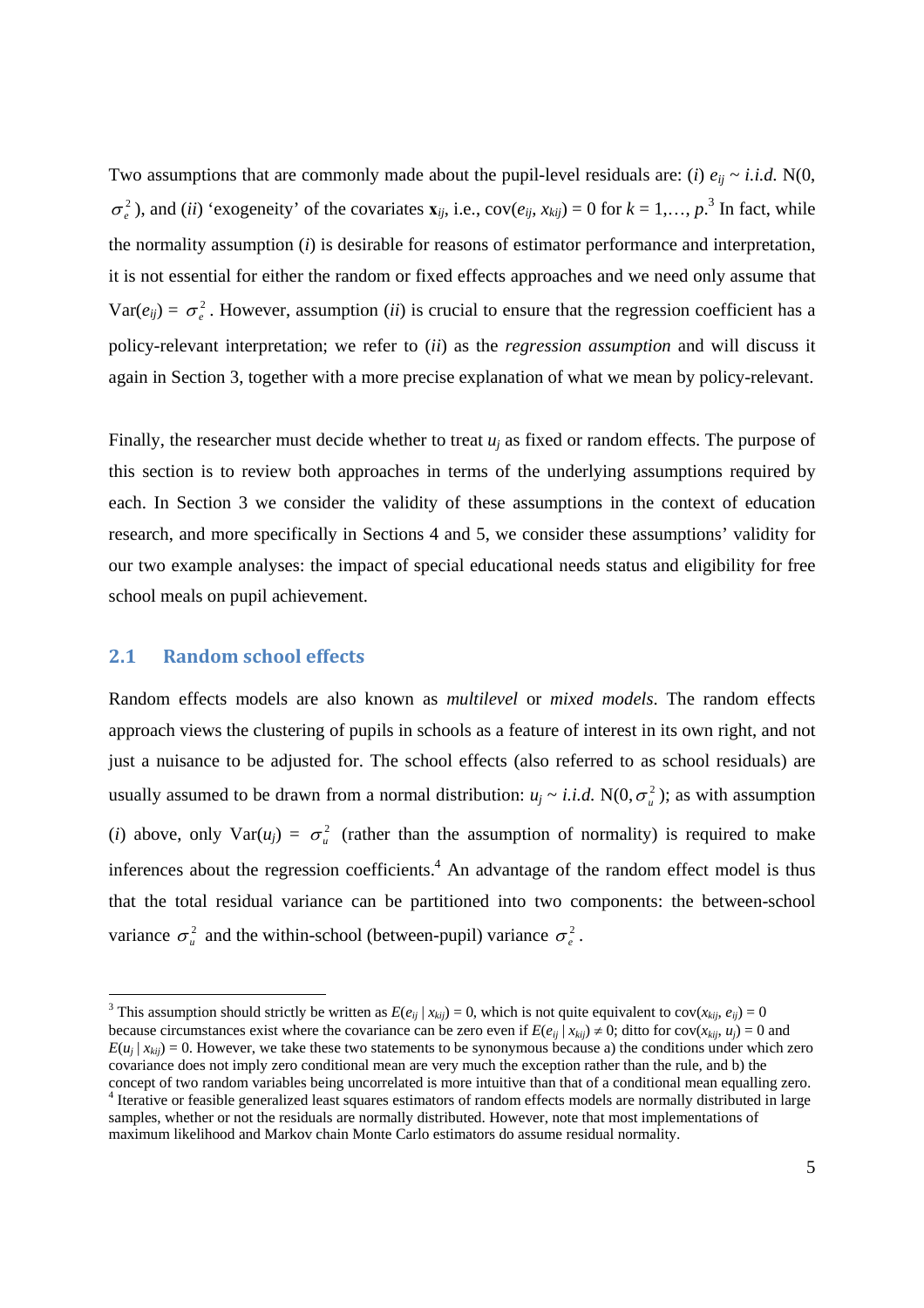Random effects models have at least two major advantages over fixed effect models: 1) the possibility of estimating *shrunken* residuals; 2) the possibility of accounting for differential school effectiveness through the use of random coefficients models. We discuss each of these in turn.

In school effectiveness research, estimates of the school effects  $u_i$  are of major interest, but the accuracy of such estimates depends on the sample size for each school. Shrunken residuals have been proposed to allow for uncertainty in estimates for small schools (e.g. Aitkin and Longford, 1986; Goldstein, 1997). These may be estimated as:

$$
\hat{u}_{j,RE} = c_j (\bar{y}_j - \bar{x}_j' \hat{\beta}_{RE})
$$
 (3)

where  $\bar{y}_j$  and  $\bar{x}_j$  are school means of  $y_{ij}$  and  $\bar{x}_j$  respectively, and  $\hat{\beta}_{RE}$  is the random effects estimator of **β** . The difference between the observed and predicted mean achievement for school *j* is multiplied by a constant *cj* called the *shrinkage factor*. The shrinkage factor is defined as:

$$
c_j = \frac{\hat{\sigma}_u^2}{\hat{\sigma}_u^2 + (\hat{\sigma}_e^2/n_j)},
$$

which will always be less than or equal to 1. When the number of pupils in a school  $(n_i)$  is small or the within-school variance  $\hat{\sigma}_{e}^{2}$  is large relative to the between-school variance  $\hat{\sigma}_{u}^{2}$ ,  $c_j$  will be noticeably less than 1 so that  $\hat{u}_{i_{RE}}$  is pulled or 'shrunken' towards zero (the mean of  $u_i$ ). The  $\hat{u}_{j,RE}$  are therefore precision-weighted, taking into account the reliability of the residual estimate  $\bar{y}_j - \bar{x}_j \hat{\beta}_{\text{RE}}$ . In practice what this means is that "rogue" school effect estimates, based on very few pupils, are not given undue weight. The superiority of shrunken residuals as predictors of true school effects is long-established (e.g., Efron and Morris, 1973), and is crucially important if researchers are to interpret the school effect itself with a greater degree of confidence.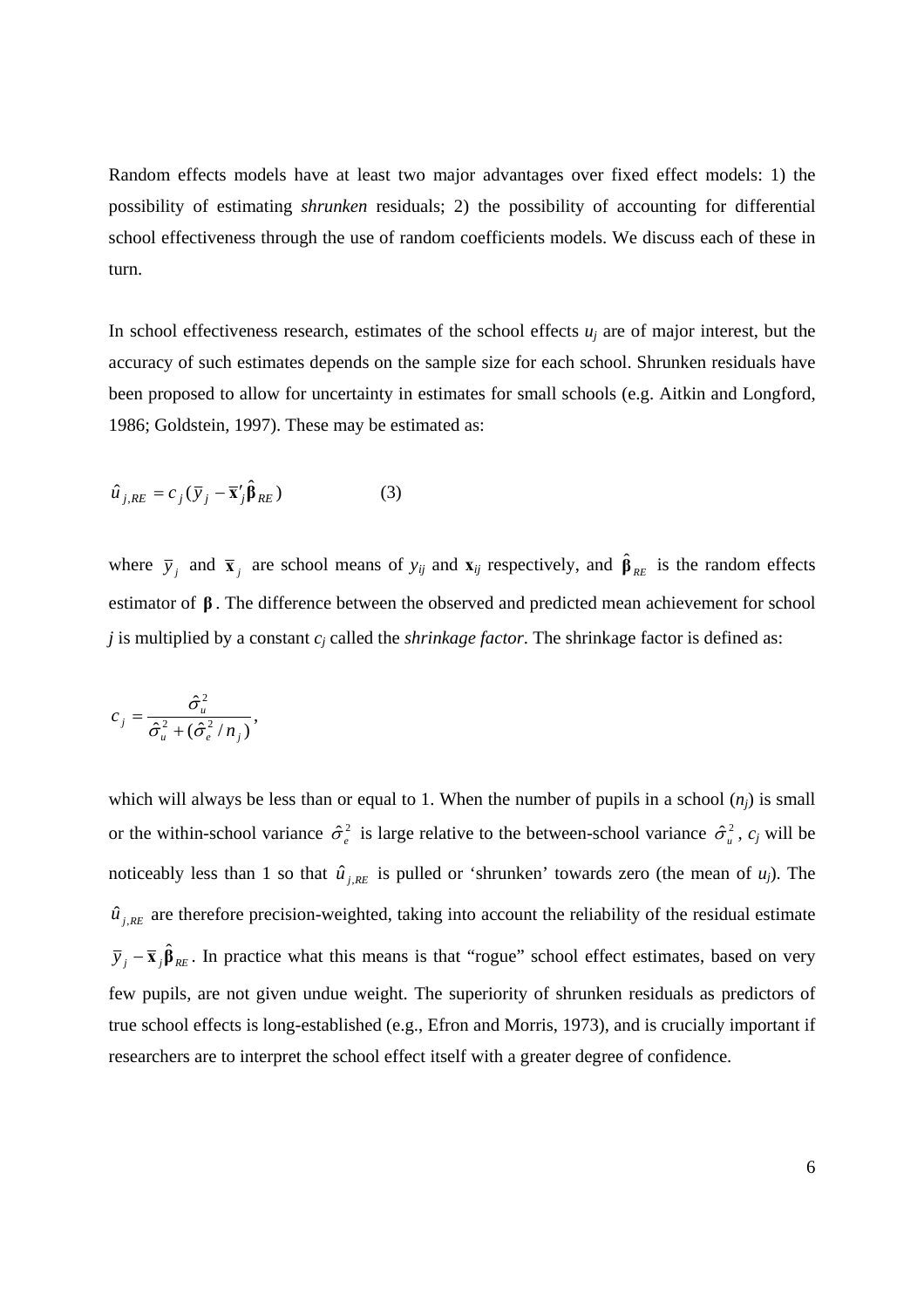Various modifications to the standard 'random intercept' model (2) have also been proposed. One such extension, which we will make use of in this paper, is to include school-level covariates in **x***ij* to explore the extent to which between-school differences can be explained by observed school characteristics. A further extension is the use of 'random coefficient' models – in which the effects of pupil and family-level covariates are permitted to vary across schools – in order to study differential school effectiveness. While we do not pursue this approach in our paper (as our focus is on the effects of specific individual characteristics, rather than the school effects themselves), it is widely used in educational research (see, for example, Nuttall et al., 1989; Sammons et al., 1993).

However, whilst random effects models open up a range of interesting avenues for research and are more efficient (generate narrower confidence intervals) than fixed effects models, their use comes at the cost of an important additional assumption. This requirement mirrors the earlier regression assumption (for  $e_{ii}$ ) and further states that  $u_i$  must be uncorrelated with the pupil, family and school characteristics represented by the covariates  $\mathbf{x}_{ij}$  (cov( $x_{kij}, u_j$ ) = 0). This is often referred to as the *random effects assumption* and is of great concern to economists. In the case of modelling the determinants of pupil achievement, this assumption implies that unobserved characteristics of the school *uj* that influence achievement, such as ethos or teacher quality, are not correlated with pupil, family or school characteristics that are included in the model, such as whether a pupil is eligible for free school meals or has special educational needs. We return to this issue again below.

#### **2.2 Fixed school effects**

Unlike in a random effects model, in a fixed effects model, no assumptions are made about *uj* and so the school effects are treated as a nuisance. There are two alternative fixed effects estimators: one based on using dummy variables for the school effects and another in which the school effects are 'differenced' out.

The first approach involves including dummy variables for schools as additional predictors in an analysis of covariance (ANCOVA) model: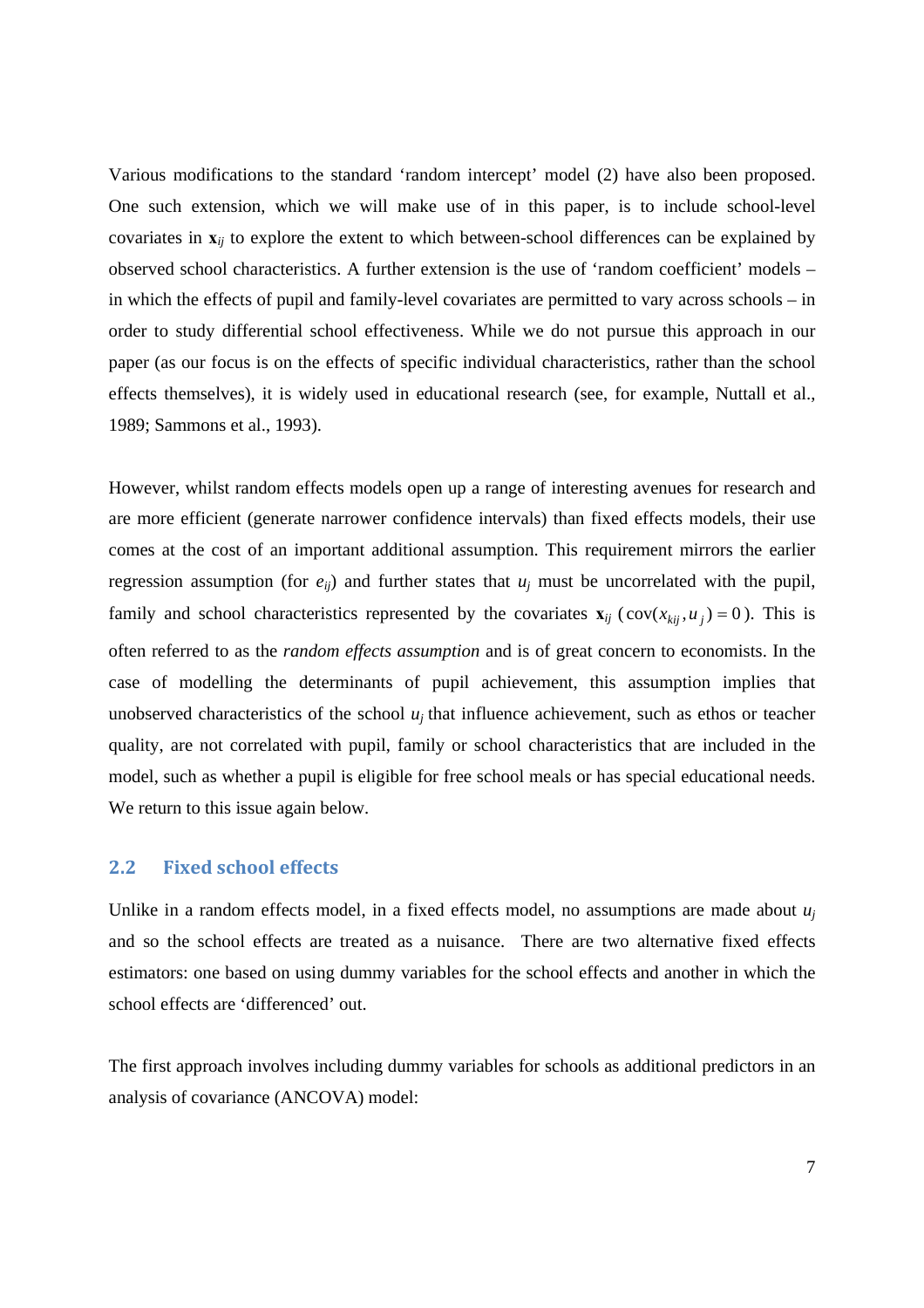$$
y_{ij} = \mathbf{x}'_{ij}\mathbf{\beta} + \sum_{j=1}^{J} \gamma_j D_j + e_{ij}
$$
 (4)

where  $D_j$  is the school *j* dummy with coefficient  $\gamma_j$  (*j* = 1,…, *J*). For identification, either the intercept or one of the school dummies, must be constrained to equal zero. Depending on this choice,  $\gamma$  is interpreted either as the effect of school *j* or the difference between the effects of school *j* and the reference school.

For completeness we also describe a second equivalent approach, namely, where we 'difference out' the school effects by subtracting the school means of the outcomes ( $\bar{y}_i$ ) and covariates ( $\bar{x}_i$ ) from  $y_i$  and  $\mathbf{x}_{ii}$ , respectively. The model for the differences is thus

$$
y_{ij} - \overline{y}_j = (\mathbf{x}_{ij} - \overline{\mathbf{x}}_j)' \boldsymbol{\beta} + e_{ij} - \overline{e}_j, \qquad (5)
$$

which does not involve the school effects; the school effects are said to be 'differenced out' of the model. In applications to panel designs, where repeated measures on an individual over time (level 1) are nested within individuals (level 2), the above transformation is referred to as time demeaning (e.g. Wooldridge, 2002). We therefore refer to (5) as the *pupil demeaned* model.

The two fixed effects estimators are equivalent and obtained by estimating either (4) or (5) using ordinary least squares (OLS). As we have already noted, the main attraction of the fixed effects model is that no assumptions about  $u_i$  are required. However, the price for avoiding these assumptions is that the research questions that can be explored using a fixed effects approach are limited. The most important restriction is that, by design, the effects of school-level covariates are treated as nuisances and cannot be estimated: in (4) the school-level covariates are confounded with  $\gamma_i$ , while in (5) these covariates will be differenced out along with  $u_j$ .

Estimates of the school effects  $u_j$  may be obtained directly from estimation of  $\gamma_i$  in (4) or derived from the parameter estimates of (5) as: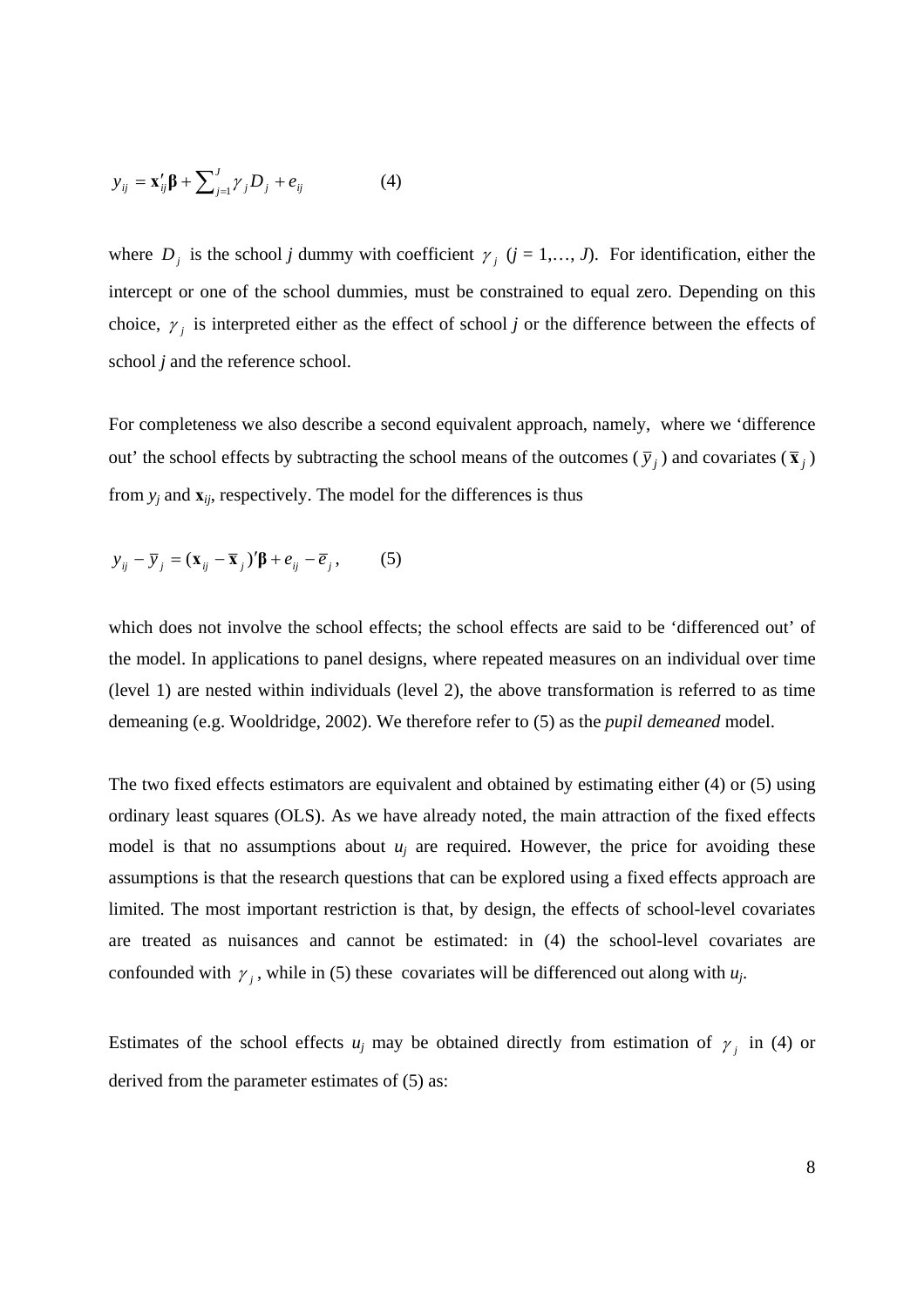$$
\hat{u}_{j,FE} = \overline{y}_j - \overline{\mathbf{x}}_j \hat{\boldsymbol{\beta}}_{FE}.
$$

where  $\hat{\beta}_{FE}$  is the fixed effects estimator of  $\beta$ . In contrast to the random effects estimator (3),  $\hat{u}_{i,FE}$  are not precision-weighted and may be very unreliable when  $n_j$  is small or the withinschool variance is large relative to the between-school variance. Where analyses are based on population administrative data, these limitations may be inconsequential, but in analyses where some schools have only data on small numbers of pupils, these estimates can be poor because sampling variability will lead to some estimates being extremely small or extremely large relative to the true effect (Goldstein, 1997). In contrast, the equivalent shrunken residual (see above) for these schools will be close to zero to indicate that the data contain little information about its true size.

### **2.3 The relationship between random and fixed effects estimators**

By expressing the fixed effects model in its pupil-demeaned form (5), the fixed effects estimator can be written

$$
\hat{\boldsymbol{\beta}}_{FE} = \left(\sum_{i} \sum_{j} (\mathbf{x}_{ij} - \overline{\mathbf{x}}_{j})(\mathbf{x}_{ij} - \overline{\mathbf{x}}_{j})'\right)^{1} \left(\sum_{i} \sum_{j} (\mathbf{x}_{ij} - \overline{\mathbf{x}}_{j})(y_{ij} - \overline{y}_{j})\right),
$$
(6)

where  $\beta$  is the vector of regression coefficients in (2). The fixed effects estimator is often called the *within* estimator because it is based on deviations of  $\mathbf{x}_{ij}$  and  $\mathbf{y}_{ij}$  from their group (school) means  $\bar{x}_j$  and  $\bar{y}_j$ . To see clearly the relationship between the fixed and random effects estimators, we turn to the analysis by Wooldridge (2002) in which he shows that the random effects estimator can be written as

$$
\hat{\beta}_{RE} = \left(\sum_{i,j} (\mathbf{x}_{ij} - \hat{\lambda}\overline{\mathbf{x}}_j)(x_{ij} - \hat{\lambda}\overline{\mathbf{x}}_j)'\right)^{-1} \left(\sum_{i,j} (x_{ij} - \hat{\lambda}\overline{\mathbf{x}}_j)(y_{ij} - \hat{\lambda}\overline{y}_j)'\right),\tag{7}
$$

where  $\hat{\lambda} = 1 - \sqrt{1/[1 + n(\hat{\sigma}_u^2 / \hat{\sigma}_e^2)]}$ , and each school contains the same number of pupils ( $n_j = n$ ). Clearly, this expression has the same form as (6). Comparing (7) with (6), it can be seen that the fixed and random effects estimators will be equal when  $\hat{\lambda} = 1$ . In practice, the two estimators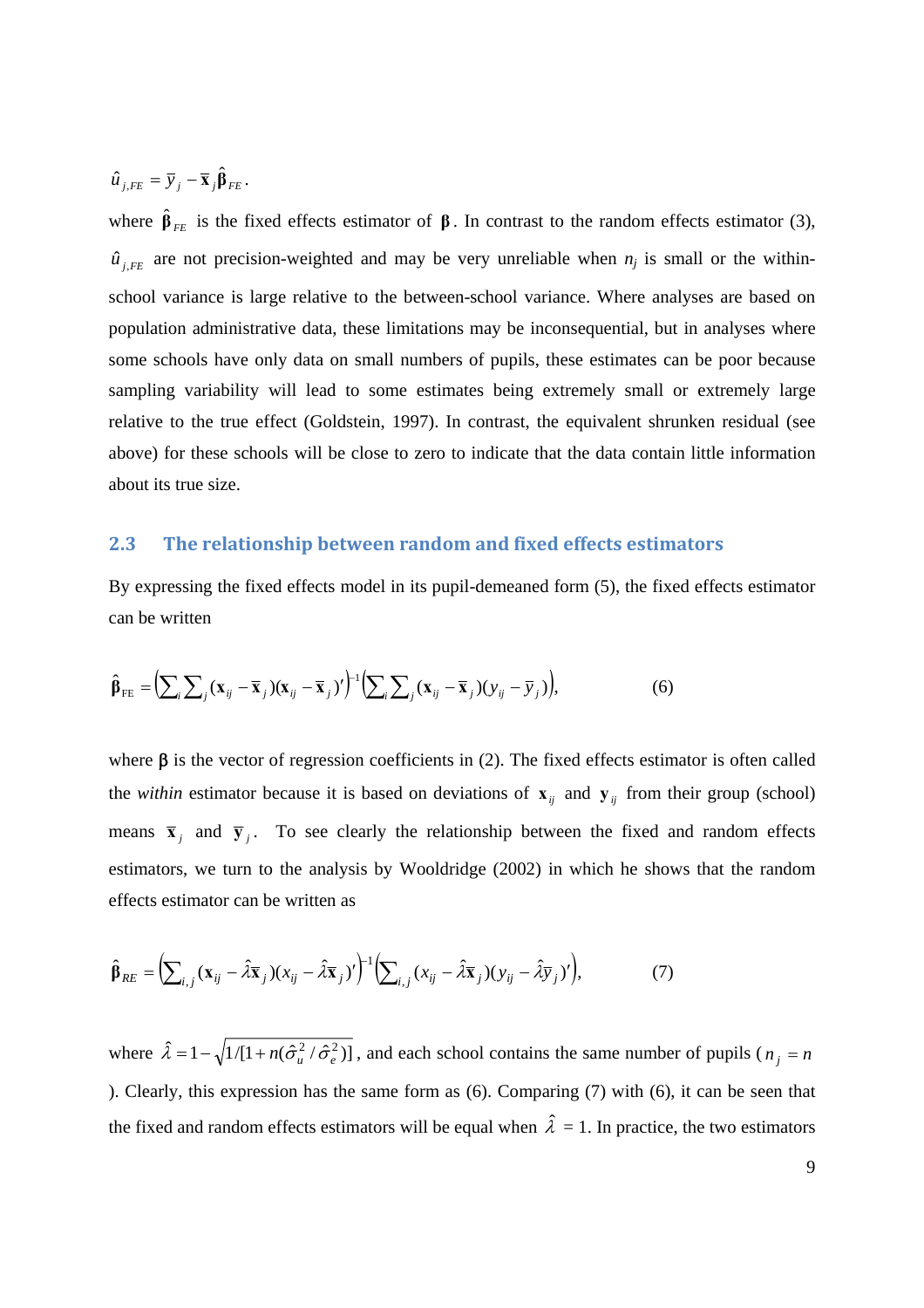will almost certainly not be equal, but it is instructive to consider scenarios under which they will be very close. First, it follows that  $\hat{\beta}_{FE} \approx \hat{\beta}_{RE}$  if the between-school variation is small, i.e.  $\hat{\sigma}_u^2 \approx$ 0, in which case both estimators behave like the OLS estimator of model (2) without  $u_i$ . More generally,  $\hat{\beta}_{FE}$  will be close to  $\hat{\beta}_{RE}$  in the relatively unusual situations when either: a)  $n_j$  (the number of pupils within schools) is large, or b) when  $\hat{\sigma}_u^2$  is very large relative to  $\hat{\sigma}_e^2$  (when between-school variation is large relative to within-school variation, which may be likely with a high degree of sorting into schools, as in the UK). Clearly in the UK context,  $n_j$  will be large when analysing pupil achievement using the population administrative data commonly available to researchers, suggesting a situation in which these estimators will not produce wildly different results.

It should be noted that some random effects models can also be made robust to the random effects assumption. Both Skrondal and Rabe-Hesketh (2004) and Snijders and Berkhof (2004) have shown that, under certain conditions,<sup>5</sup> the following models are robust to the random effects assumption:

$$
y_{ij} = \mathbf{x}'_{ij}\mathbf{\beta} + \overline{\mathbf{x}}'_j\mathbf{\alpha} + u_j + e_{ij}
$$
 (8)

and

-

$$
y_{ij} = (\mathbf{x}_{ij} - \overline{\mathbf{x}}_j)' \boldsymbol{\beta}^* + \overline{\mathbf{x}}'_j \boldsymbol{\alpha}^* + u_j + e_{ij}
$$
 (9)

where  $\bar{\mathbf{x}}_j$  is again a vector containing the school-level covariate means and its associated regression coefficients in models (8) and (9) are  $\alpha$  and  $\alpha^*$ , respectively. The drawback in practice is that, while these random effects models can be used to obtain consistent estimates of **β** and  $\beta^* = \beta$ , respectively, the interpretation of the intercept term and the level 2 random effects in

<sup>&</sup>lt;sup>5</sup> If  $z_j$  represents the vector of all omitted variables correlated with  $x_{ij}$  then (8-9) can be used to obtain consistent estimates provided that: (i) the covariance between the pupil demeaned covariates and **z***j* is zero; and (ii) the model for the regression of the level 2 covariate means on  $z_i$  is linear.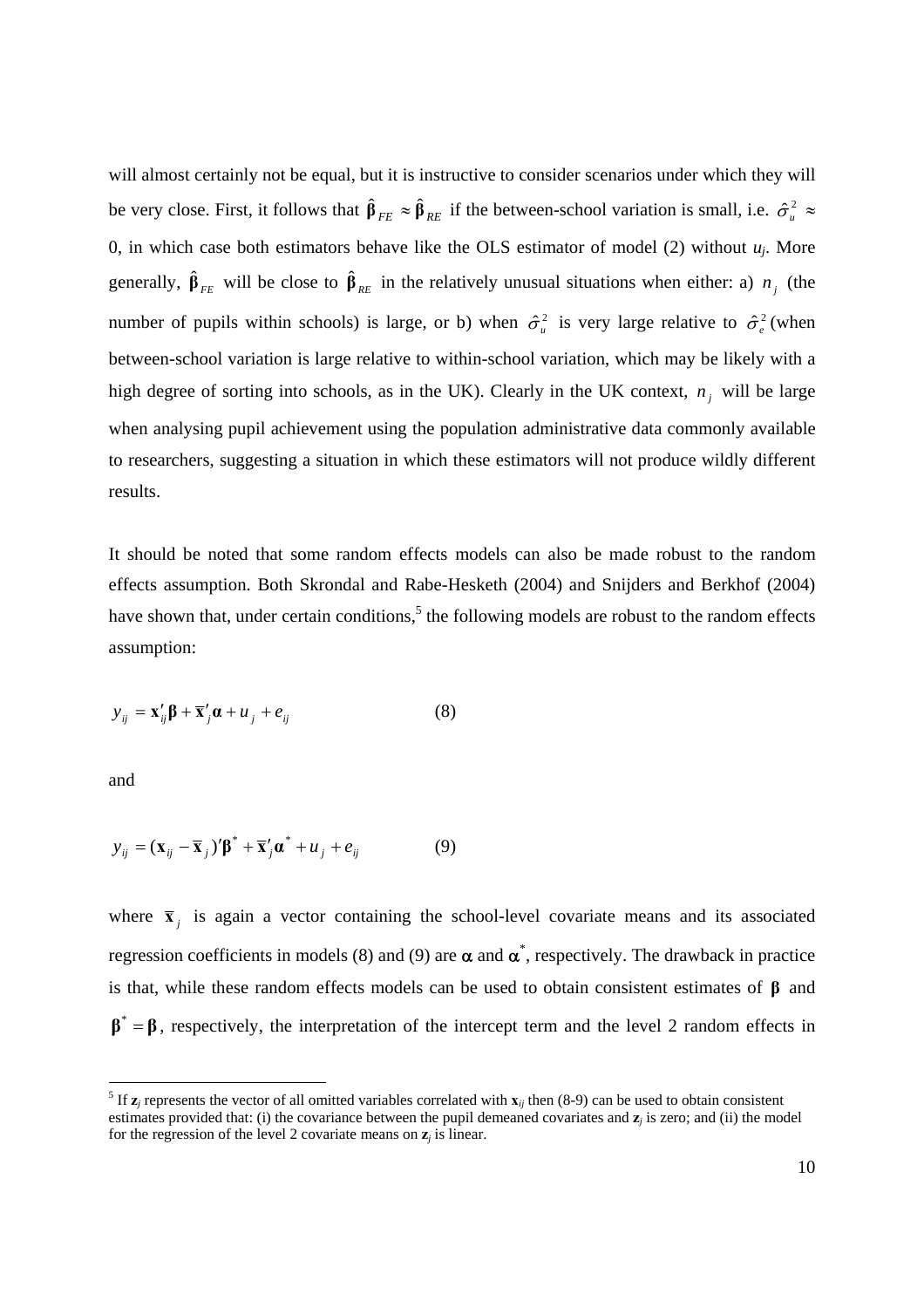both cases is **not** equivalent to that for model (2). In fact, the random effects in (8-9) cannot be interpreted straightforwardly as the school-level residual with the effects of the omitted variables correlated with **x***ij* removed. Fielding (2004) discusses why this approach is not widely used in more detail, and we consider a more transparent strategy for handling failure of the random effects assumption in the next section.

## **3. Policyrelevant inference and selection**

As we have already mentioned, the fixed effects approach is used by some researchers, almost by default, on the basis that the random effects assumption is often a strong one. However, we will argue that this decision is often made too hastily and that the more flexible modelling strategies permitted by some random effects models can be used to offset failure of the random effects assumption. Certainly there are crucial efficiency advantages to using the random effects approach. Perhaps more importantly, we will also argue that failure of the random effects assumption is not the biggest barrier facing the researcher seeking to make pragmatic, policyrelevant inferences, and that we should be more concerned about failure of the regression assumption described earlier. In this section, we aim to clarify how hierarchical models can help to address these problems, and show how the choice of fixed or random effects should be dominated by background knowledge and the richness of the available data.

Before proceeding, it is worthwhile clarifying what we mean here by the term 'policy-relevant' inference. Ideally, policy-relevant inferences are causal inferences about average treatment effects (in our examples, the treatments are special educational needs status and eligibility for free school meals). Causal inferences tell us what would happen if we intervened and changed how things are currently done. It is well known that there are problems with making causal inferences using observational studies where the treatment is allocated non-randomly. Within the regression modelling framework, and in the absence of experimental or quasi-experimental data, these problems can only be overcome using modelling assumptions which are often unverifiable. Given this, estimating the treatment effect in an unbiased manner is problematic. However, a realistic goal is to produce policy-relevant estimates that may be biased, but are not sufficiently so as to lead to misleading policy recommendations.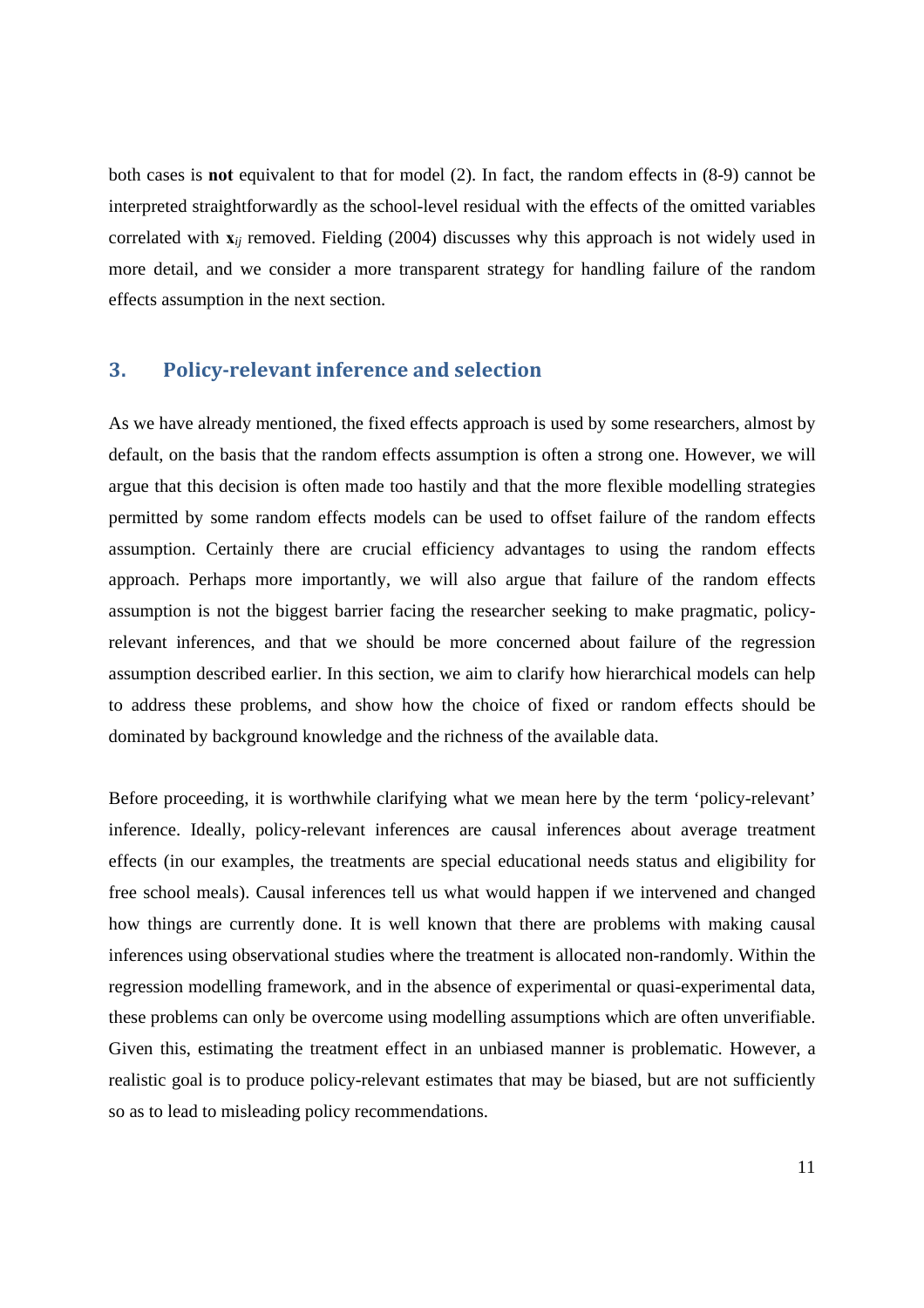To begin the comparison between the fixed and random effects approaches, recall that random effects models require that the random effects assumption holds, namely, the school-level residual is uncorrelated with any of the covariates. An important reason for the failure of the random effects assumption is the non-random selection of pupils into schools. If each school had drawn its pupils at random from the pupil population, then the random effects assumption would hold.<sup>6</sup> In reality, however, a non-random selection mechanism operates through which parents choose schools and some schools select which children to accept. Thus, the probability of selecting a particular school varies systematically according to a series of factors characterising the child, his/her family, the school itself, and higher levels like local education authority. Some (but not all) of these factors will also be associated with pupil attainment, either directly or indirectly through a mediating mechanism. It is these factors that are crucial and which we denote by the set *F*. This set can be partitioned as  $F = \{F^{\text{school}}, F^{\text{other}}\}$ : the first subset  $F^{\text{school}}$ contains those factors which vary only between schools, and  $F^{\text{other}}$  contains all other remaining factors.

Now consider a simple hierarchical regression model with treatment as the only covariate:

$$
y_{ij} = \beta_0 + \text{Treat}_{ij} \tau + u_j + e_{ij},
$$

-

where Treat<sub>ij</sub> is a binary indicator for the 'treatment' received by pupil *i* in school *j*, and  $\tau$  is the average effect of the treatment. In our subsequent examples, treatment corresponds to indicators for whether the pupil is eligible for free school meals or has special education needs. The schoollevel residual  $u_j$  is the sum of: a) all effects on attainment of the school-level factors (which are correlated with the treatment) in  $F^{\text{school}}$ , and b) the effects of all other school-level influences on attainment which are uncorrelated with the treatment. Hence, the random effects assumption fails if  $F^{\text{school}}$  is not empty, i.e. it contains school-level factors which are correlated both with the probability of a child 'selecting' treatment (e.g. receiving free school meals or having special educational needs) and attainment, because this induces correlation between attainment and the

<sup>&</sup>lt;sup>6</sup> Provided that the regression model is correctly specified, the covariates are measured without error, and that the outcome and covariates are not simultaneously determined by the same process.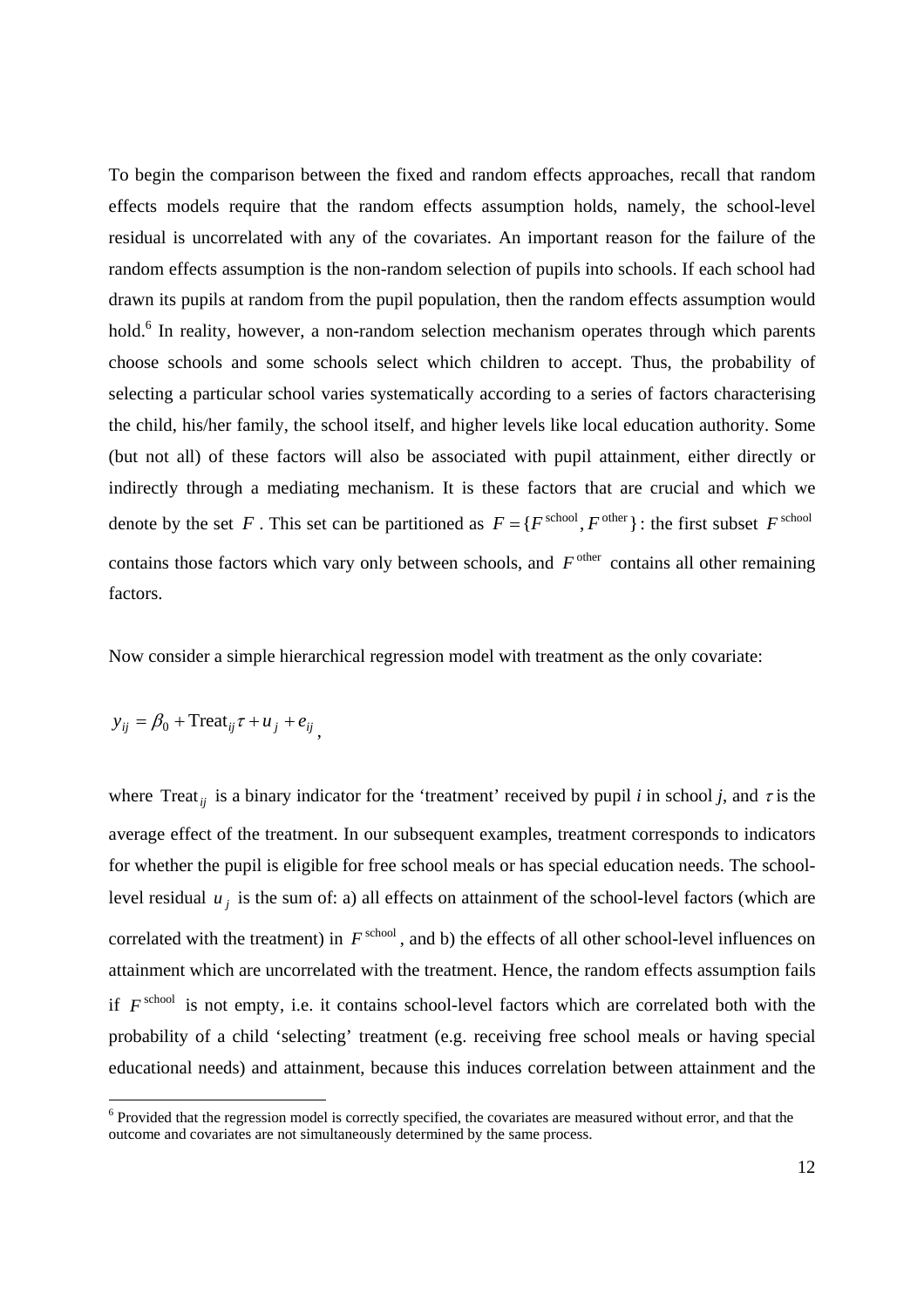treatment variable itself. The random effects estimator of  $\tau$  is therefore biased if  $F^{\text{school}}$  is not empty.

So should we conclude that the fixed effects approach is always preferable? The answer is "yes" and "no" depending on circumstances. The fixed effects estimator for β is robust to failure of the random effects assumption when  $F^{\text{school}}$  is not empty. However, if we have some knowledge about the school selection mechanism and can include measures of these factors in the model as 'controls', then we can also estimate the average treatment effect using the random effects model:

$$
y_{ij} = \beta_0 + \text{Treat}_{ij} \tau + \mathbf{x}'_j (F^{\text{school}}) \beta_2 + u_j + e_{ij},
$$

where  $\mathbf{x}$  *j*( $F^{\text{school}}$ ) is a covariate vector containing school-level variables measuring the factor  $F^{\text{school}}$ , and  $\beta_2$  is its associated vector of regression coefficients.

We have written the covariate  $\mathbf{x}$  *j* =  $\mathbf{x}$  *j* (*F*<sup>school</sup>) to emphasize that the choice of control variables should be based strictly on the researcher's belief about the school selection mechanism. If all the relevant factors are known, and provided that the 'control function'  $\mathbf{x}'_j$  (*F*<sup>school</sup>) $\beta_2$  is correctly specified (e.g. using proxy variables, non-linear terms or dummy variables), then the school-level residual will contain only the omitted school-level factors described in b). As these are uncorrelated with the treatment, the random effects assumption holds and  $\tau$  can be reasonably interpreted as the average treatment effect.

Of course, unless the selection mechanism is perfectly understood and the study contains reliable measures of every factor comprising  $F^{\text{school}}$  then the random effects assumption will not hold perfectly. However, this is not necessarily fatal for the purpose of producing policy-relevant inferences. If the data source is rich (in terms of school characteristics) and the selection mechanism is sufficiently understood by the researcher such that  $\mathbf{x}$  *i* ( $F^{\text{school}}$ ) includes *important*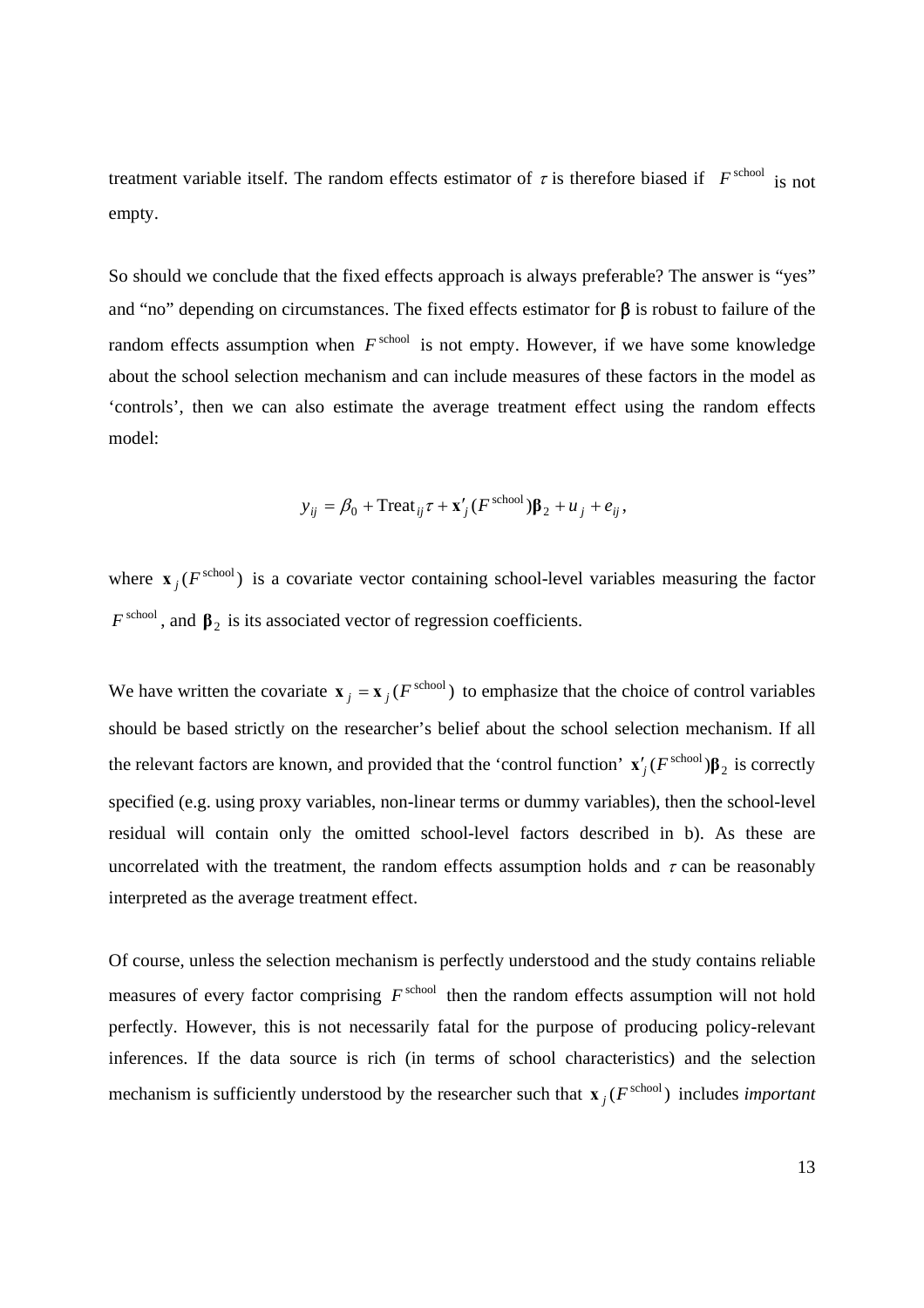factors from  $F^{\text{school}}$ , then the random effects assumption need not preclude the use of random effects models for policy relevant inference. This implies that the richness of data being used and theoretical understanding of school selection mechanisms will be crucial in determining which model the researcher is likely to be able to adopt. Given good data and understanding of selection effects, the efficiency advantages of random effects and its ability to consider differential school effects (through the use of random coefficient models) would make it the preferred approach.

In fact, we argue that the most important barrier to producing policy-relevant inferences is the other key assumption introduced in section 2: the regression assumption. If the treatment is correlated with any factor in  $F^{\text{other}}$  (the unobserved pupil or family characteristics in  $e_{ii}$ ) then the advantage of the fixed effects approach is lost: both the random and the fixed effects models will give biased results because of the correlation between the treatment and  $e_{ii}$ . This is more than a theoretical possibility: Burgess et al. (2009) study the reasons that parents in England and Wales choose schools for their children. They identify the dominant reasons as: a) proximity/ease of travel to school; b) whether a sibling attends the same school; c) whether wider family members or friends attend the same school; d) school reputation; and e) pre-school and childcare facilities offered by the school. Given that selection depends on both the schools' selection (or non-selection) policies and the parents' choices, the effects of all of these factors work through pupils/families and so are in  $F^{\text{other}}$ , as well as in  $F^{\text{school}}$ . For example, from the family perspective, d) and e) depend on their perception and needs, respectively, and so vary between families, and hence become part of the between-pupil variation in the two-level hierarchical model. So ideally, a further set of covariate adjustments should be added to the model to give:

$$
y_{ij} = \beta_0 + \text{Treat}_{ij} \tau + \mathbf{x}_{ij}^{\prime} (F^{\text{other}}) \mathbf{\beta}_1 + \mathbf{x}_{j}^{\prime} (F^{\text{school}}) \mathbf{\beta}_2 + u_j + e_{ij},
$$

where  $\mathbf{x}_{ij} = \mathbf{x}_{ij} (F^{\text{other}})$  is again written to emphasize that the choice of control function should be driven by understanding of the selection mechanism.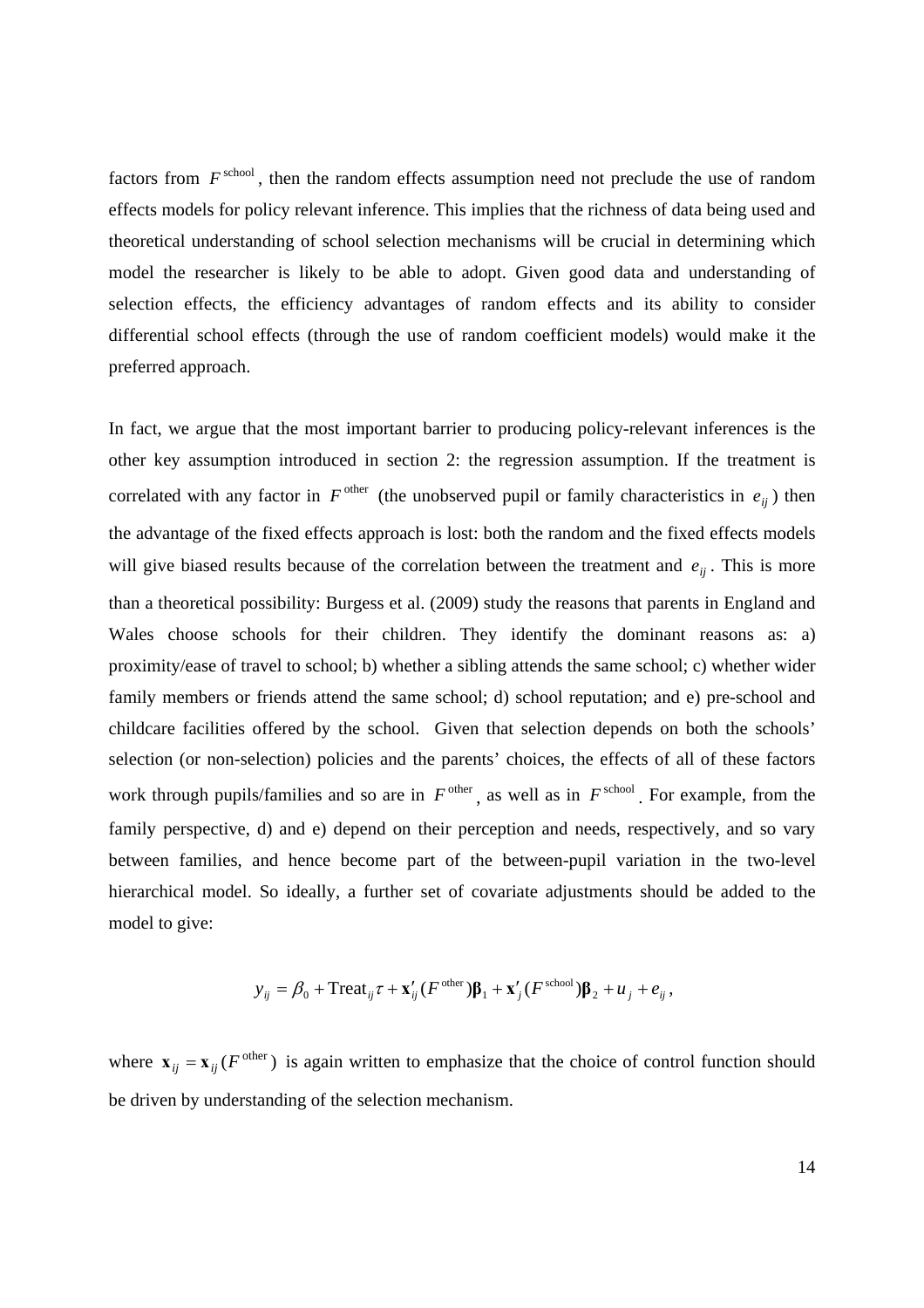Another hypothesis is that parents select schools with large school effects. In reality, parents cannot select *uj* directly because it will not have manifested itself until the children have actually spent time at the school. Hence, within this framework, selection should be modelled by including factors in  $F$  which parents use to *predict*  $u_i$  for their children; again, these will involve factors relating to the pupil, family and school.

In summary, if the regression and random effects assumptions both hold then the school selection process is 'ignorable'. In practice, however, it is unrealistic to expect either assumption to hold exactly because the selection mechanism is only partially understood and perfect measures of all the factors driving selection are rarely available. While this may seem less than satisfactory to some, we again emphasize that it is important to be realistic about what can be achieved using these analyses. Even if selection is ignorable, it cannot be guaranteed that  $\tau$ equals the treatment effect: a strictly causal interpretation can really only be given if the additional assumptions embodied in the model can be shown to hold.<sup>7</sup> This is why the limit of our ambitions must remain producing policy-relevant inferences. Whether such policy-relevant estimates are good enough depends on the researcher's prior knowledge of the selection process and the richness of the available data in containing sufficient measures of *F* to ensure this.

## **4. Choice of treatments**

-

Having considered the assumptions behind the two alternative models, we now introduce the two illustrative examples that we will be using to show the practical implications of using different modelling approaches in specific contexts: the relationship between pupil achievement and: 1) special educational needs status; 2) eligibility for free school meals. We discuss each of these examples in turn.

 $<sup>7</sup>$  In addition to the assumption that selection is ignorable conditional on the model covariates, estimation of the</sup> average treatment effect using the regression model above requires that the following assumptions hold: (a) the treatment is not constrained to have the same effect on each pupil, but the average effect of the treatment on pupils characterised by the same covariate values  $(\mathbf{x}_i$  and  $\mathbf{x}_i$ ) must equal the average treatment effect itself and be the same among those who are treated as it is among those who are not; and (b) the mean treatment-free outcome (the counterfactual mean for those who are treated as well as the mean for those who are not) is linearly related to the covariates  $\mathbf{x}_i$  and  $\mathbf{x}_{ij}$ . The average treatment effect can be estimated non-parametrically without these assumptions only if there are no population subgroups within which everyone receives treatment, or within which no-one receives treatment; see for example Wooldridge (2002, chapter 18) for a more complete account of average treatment effect estimation.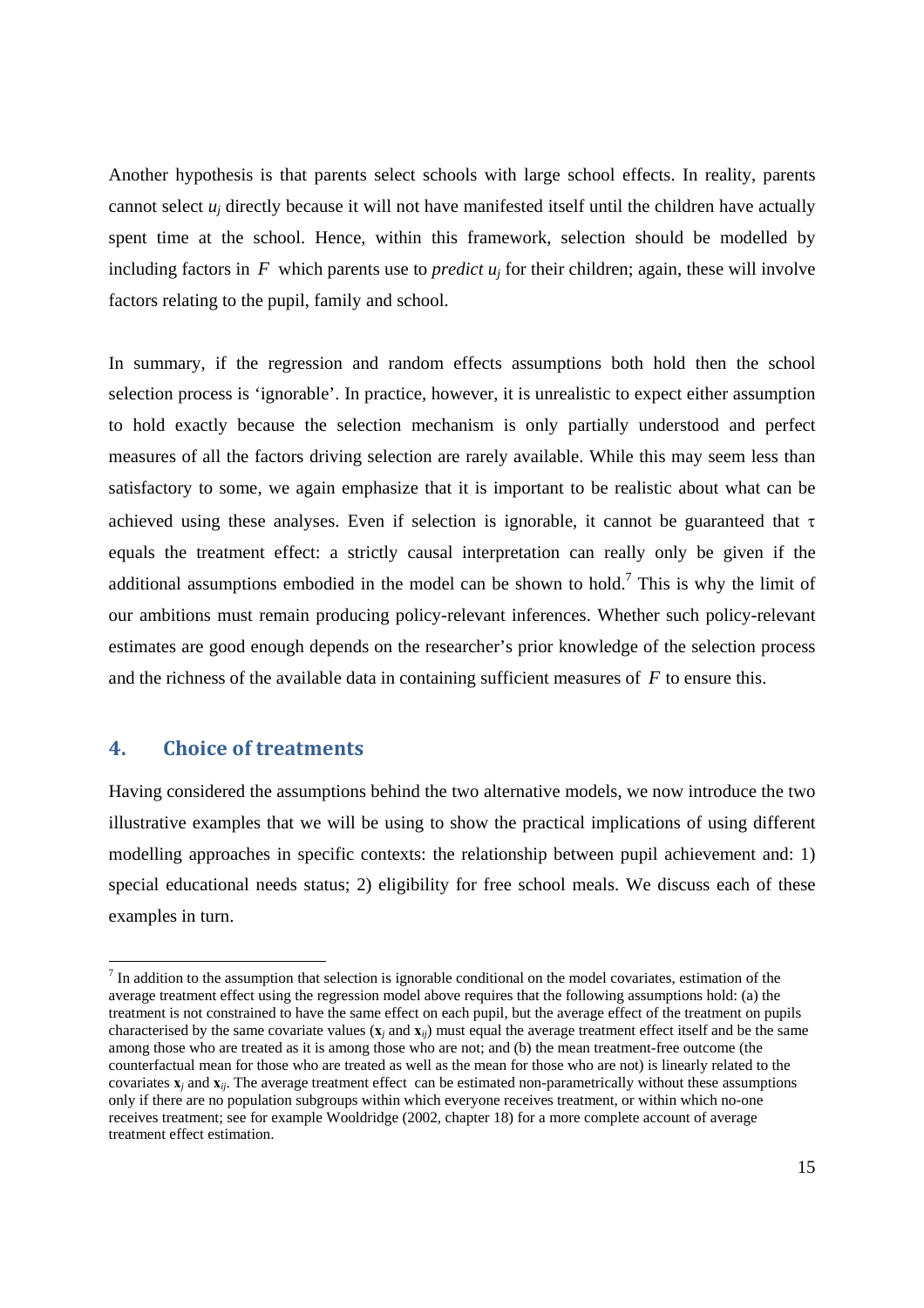#### **4.1 Special Educational Needs**

-

Our first choice of illustrative example is an analysis of the gains in pupil achievement across the primary phase amongst students with special educational needs (SEN). Understanding the impact of having special educational needs on pupil achievement is not only a useful exemplar of many of the issues we want to discuss in this paper, but is also of crucial public policy importance.  $8$  By the end of primary school, one in four pupils in England is identified as having some kind of special educational need, with just under 4% of pupils having a statement of SEN, indicating more severe needs. Not only does SEN affect a large number of children, but it also represents a significant public investment. In 2003-04, the period relevant to our data, approximately £1.3billion was allocated to special educational needs in primary schools (excluding special schools), amounting to around £1,600, on average, per pupil with SEN.<sup>9</sup> Moreover, the recent Lamb Inquiry (Lamb Inquiry, 2009) recommended that the school accountability system, particularly OFSTED, should take greater account of the progress of SEN children and that judgement about the effectiveness of different schools should include greater consideration of SEN. Hence, accurately measuring the relative progress of pupils with SEN is clearly of pressing policy importance.

When modelling the relationship between SEN status and pupil achievement, there are a number of issues around causality that must be considered. Ideally we would like to measure the impact of having a specific SEN "treatment" on pupil performance. However, achieving this is problematic since SEN children receive a range of different interventions, and the level of additional support for SEN pupils will vary across schools and across type of SEN. For instance, some pupils (typically those with more severe needs) will attend special schools or have a full time teaching assistant, while others may simply be monitored more closely. In this paper, we focus on children with non-statemented (less severe) special educational needs. However, even amongst this more homogenous group, the treatment they receive will be extremely heterogenous. Furthermore, it is not possible to identify the nature of the intervention received by particular pupils using available data; we only know whether a pupil is identified as having SEN

<sup>&</sup>lt;sup>8</sup> The specifics of SEN and its impact on achievement are considered in more detail in a sister paper (Crawford and Vignoles, 2010).

<sup>&</sup>lt;sup>9</sup> Source: authors' calculations based on Section 52 financial returns data. See Crawford and Vignoles (2010) for more details.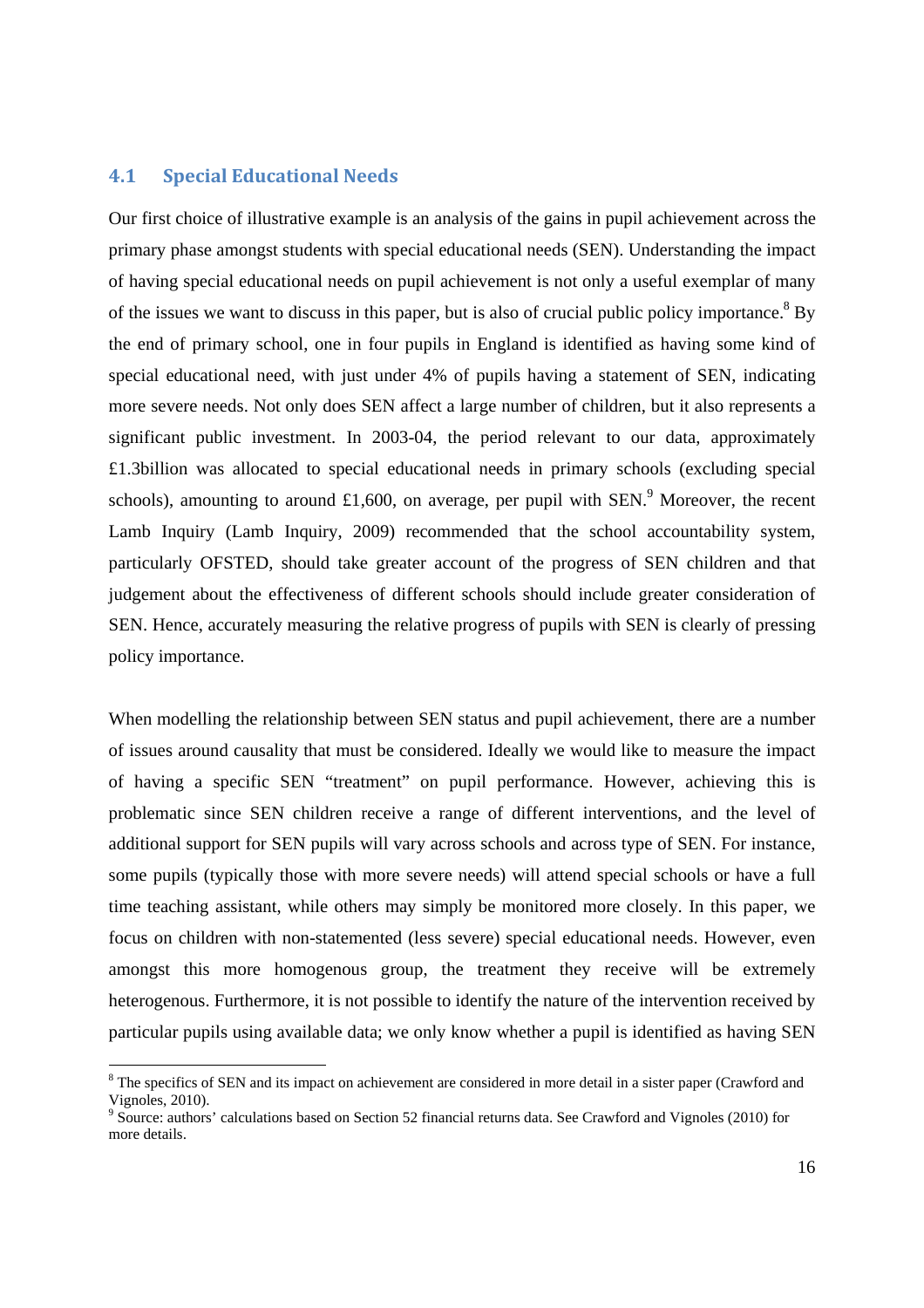or not.<sup>10</sup> Hence, we cannot model SEN as a conventional "treatment" in the usual evaluation sense. Our models are therefore limited to estimating the relationship between being identified as having non statemented SEN and academic progression, recognising the heterogeneous nature of the SEN programme as it is being implemented among the school population.

More fundamentally, a hierarchical analysis of the effects of SEN on pupil achievement is particularly appropriate because much of the variation in SEN labelling is at the school level due to variation in school and local authority policies (see Lamb Inquiry, 2009, for a full exposition of this issue). This variation in policy highlights a key methodological issue in relation to measuring the impact of a SEN treatment on pupil achievement: a priori, we might be concerned that pupils with SEN are more likely to attend schools that have particular unobserved characteristics, such as a more supportive ethos, and that such characteristics may also be correlated with pupil achievement. Such selection, if inadequately captured by the inclusion of observable school characteristics in a random effects model, would lead to a failure of the random effects assumption, rendering such models inappropriate for estimating the impact of SEN on pupil achievement.

### **4.2 Free School Meals**

-

The second illustrative example we use is an analysis of the impact of eligibility for free school meals (FSM) status – an indicator of very low family income<sup>11</sup> – on educational achievement. From a policy perspective, this is a crucial area of research, as we know that gaps in educational achievement between richer and poorer pupils are substantial in the UK, at least by international standards.<sup>12</sup> Whether or not a child is eligible for FSM is the primary indicator of their socioeconomic status recorded in schools administrative data and is regularly used by the government to assess the extent of the socio-economic gap in educational achievement (DfES, 2006). Moreover, much of the academic evidence base on the relationship between family background

 $10$  In more recent data, it is possible to identify which class of intervention non-statemented pupils receive – school action or school action plus – however this information is not available for our cohort of interest.

<sup>&</sup>lt;sup>11</sup> Pupils are *entitled* to free school meals if their parents receive income support, income-based jobseeker's allowance, or child tax credit with a gross household income of less than £15,575 (in 2008–09 prices). They are *eligible* for free school meals if they are both entitled and registered as such with their local authority.<br><sup>12</sup> http://www.oecd.org/dataoecd/60/1/39727764.ppt#2390,21, Slide 21.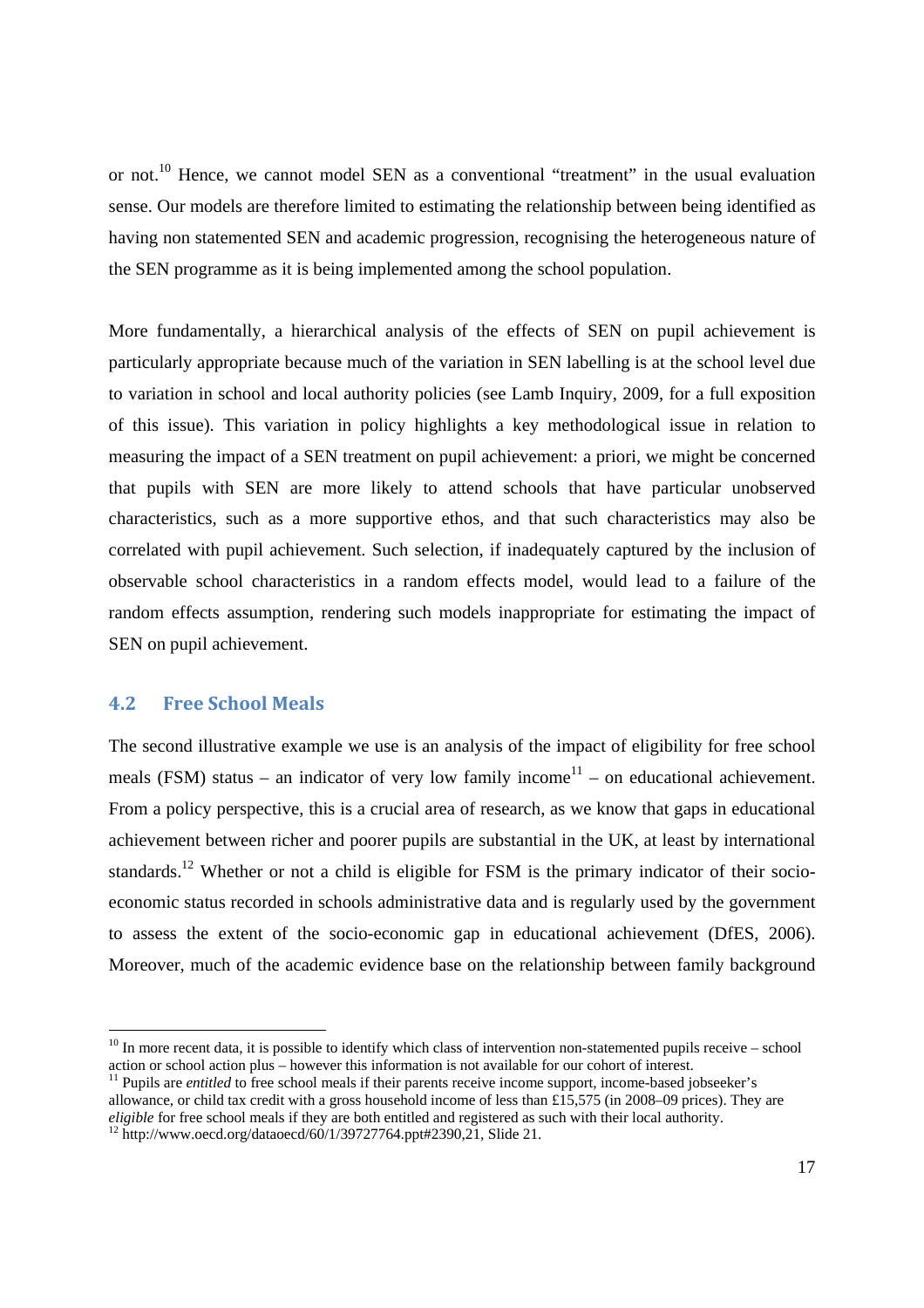and education achievement relies on this indicator (Chowdry et al. 2008; Sammons et al., 1997; Strand, 1999).

While previous work has suggested that FSM is an imperfect proxy for family income (Hobbs and Vignoles, 2008; Shuttleworth, 1995), we put this issue to one side in this paper and focus instead on the specific issue of how one might model the impact of FSM status on pupil achievement in the primary years. The "treatment" effect we focus on, therefore, is a comparison between pupils' attainments if they had low socio-economic status, as indicated by FSM eligibility, compared to their attainments under higher socio-economic status.

As in the case of our model of the impact of SEN status on educational achievement, a hierarchical model which takes account of the fact that children are clustered in schools is appropriate, because much of the variation in FSM status is across schools, as poorer children tend to be clustered in the same neighbourhoods and geographical area, and hence in the same schools. However, our major methodological concern in this example is the possibility that pupils' FSM status may be correlated with other unobserved pupil or family characteristics, such as parental aspirations, that also determine their achievement. If this is the case – and we are not able to adequately control for such factors in our model – then neither the fixed nor random effects models will provide unbiased estimates of the impact of FSM on achievement, and we would need to turn instead to alternative methods – such as instrumental variables – to obtain policy-relevant estimates.

## **5. Application: Analysis of Pupil Progress in Primary School**

We now illustrate our applications of fixed and random effects models in an analysis of national achievement test results at Key Stage 2 (KS2) (sat at age 11), adjusting for performance at Key Stage 1 (KS1) (age 7). As described above, the parameters of interest are the effects of two pupil-level covariates: non-statemented special educational needs (SEN) status and eligibility for free school meals (FSM).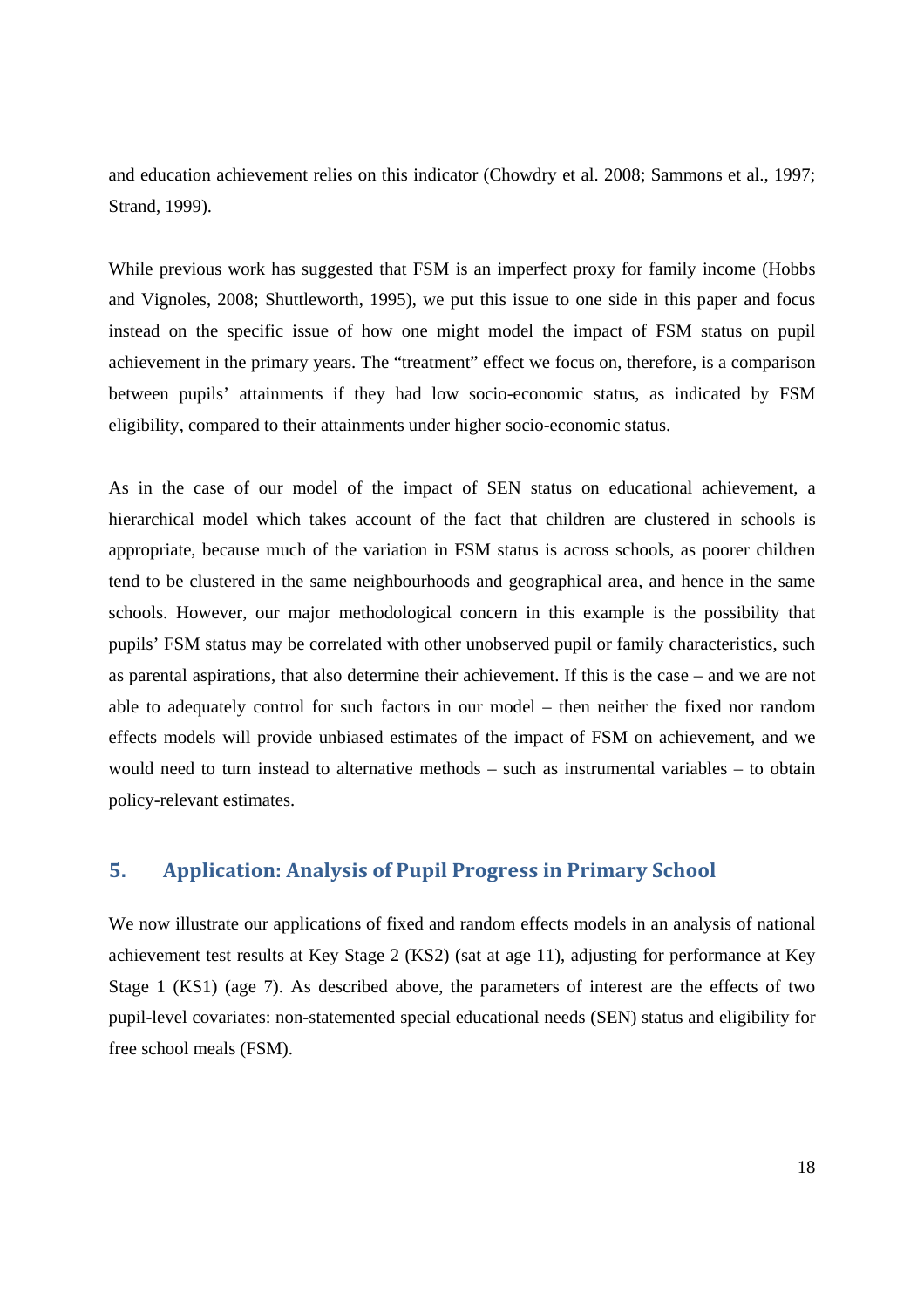#### **5.1 Data sources**

We use the Avon Longitudinal Study of Parents and Children (ALSPAC) for our analysis.<sup>13</sup> ALSPAC is a longitudinal survey which has followed the children of around 14,000 pregnant women whose expected date of delivery fell between  $1<sup>st</sup>$  April 1991 and  $31<sup>st</sup>$  December 1992, and who were resident in the Avon area of England at this time. These sample restrictions mean that ALSPAC cohort members were typically born in one of three academic years: 1990-92 (sitting KS2 in 2001-02), 1991-92 (sitting KS2 in 2002-03) and 1992-93 (sitting KS2 in 2003-04).

ALSPAC cohort members and their families have been surveyed via high frequency postal questionnaires from the time of pregnancy onwards, with information collected on a wide range of family background characteristics, including mother's and father's education and occupational class, income, housing tenure, and so on (see Table 1 for details). Key Stage test results (at ages 7, 11, 14 and 16), plus limited personal characteristics from the annual school census – including our two covariates of interest –have also been linked in from administrative sources.

These characteristics are typically available in most English longitudinal surveys. In addition, however, ALSPAC cohort members have also been monitored through a number of hands-on clinics, during which staff have administered a range of detailed physical, psychometric and psychological tests. This provides us with a wealth of additional information which is not generally available in other longitudinal studies, including IQ and various measures of noncognitive skills, such as the Strengths and Difficulties Questionnaire.<sup>14</sup> Furthermore, the teachers and head-teachers of ALSPAC cohort members have also been asked to complete questionnaires on more than one occasion, providing us with more detailed school characteristics than are typically available in other longitudinal studies, including head-teacher tenure.

Our sample comprises those individuals for whom we observe KS1 and KS2 scores, plus our covariates of interest (taken from administrative data at age 11) and information about the school that they attend in Year 3 (at the start of the Key Stage 2 curriculum period). This leaves us with

-

<sup>&</sup>lt;sup>13</sup> See http://www.bristol.ac.uk/alspac/sci-com/ for more details on the ALSPAC data resource.

<sup>&</sup>lt;sup>14</sup> See http://www.sdqinfo.com/b1.html for more details.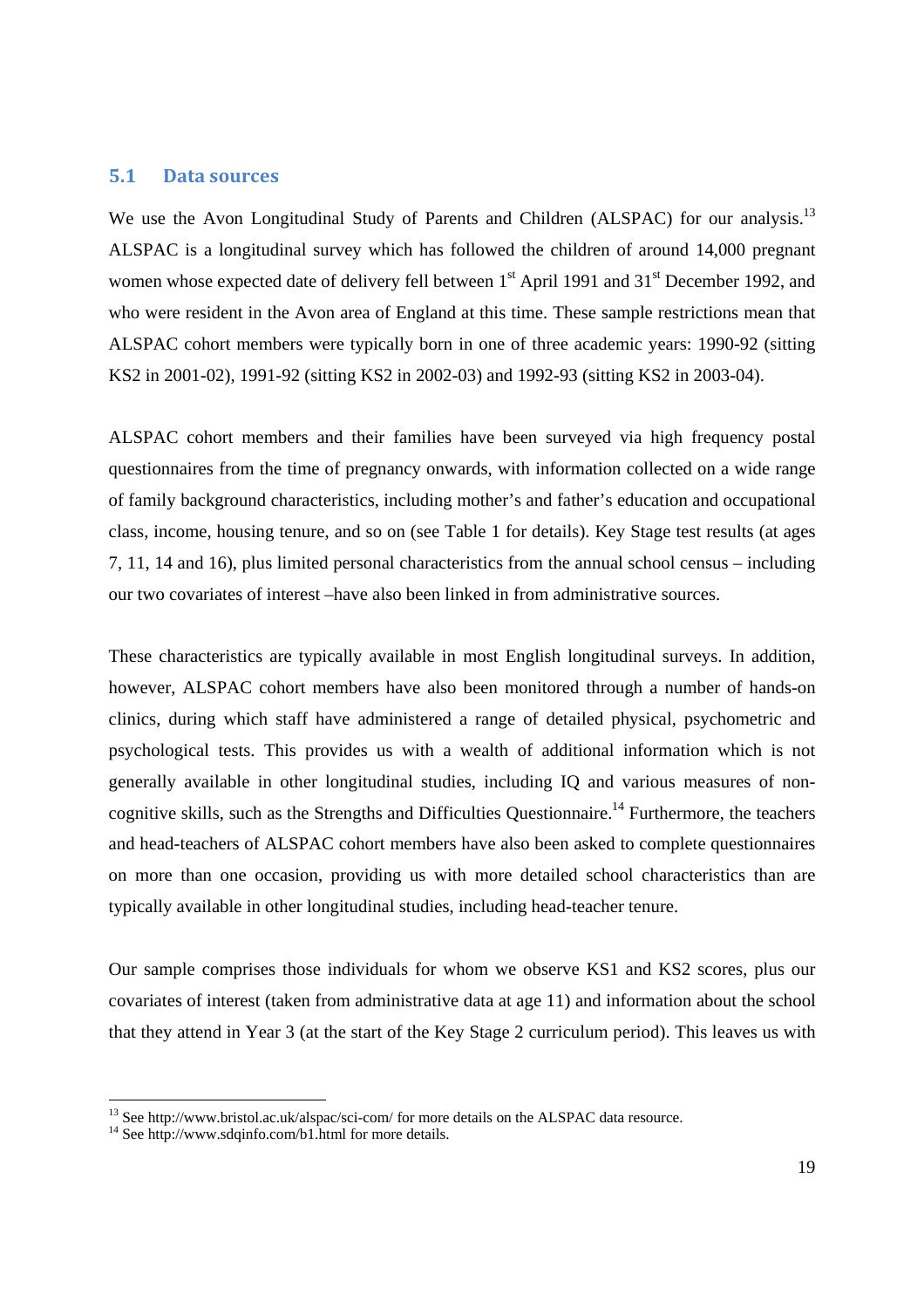a sample of 5,417 pupils. Table 2 provides some selected descriptive statistics of this sample, and a comparison between our sample and the relevant school-age population in England.

## **5.2 Analysis strategy**

The objective of our analysis is to illustrate the key methodological points raised in Section 3. There are two main issues that we focus on: the circumstances under which a) the random effects assumption fails and b) the regression assumption fails.

To address these issues, we consider a range of random and fixed effects models for KS2 standardised scores<sup>15</sup>, starting with models including only KS1 standardised scores and our treatment (either SEN or FSM), and then successively adding pupil and family-level characteristics and finally (to random effects models) school-level variables. By doing this we effectively illustrate the bias arising as we move from a sparse data source through to a richer source. As shown in Table 1, we distinguish three types of data source for indicators of pupils' family background: administrative data, data available from typical longitudinal surveys, and rich cohort study data (such as that available in ALSPAC). For each model, we compare the estimated coefficients of SEN and FSM obtained from random and fixed effects models.

If we find differences between the random and fixed effects estimates of the effects of SEN and FSM on attainment then it would suggest that unmeasured but important school influences on progress are correlated with SEN/FSM, in which case the random effects assumption that  $u_i$  is uncorrelated with SEN/FSM is invalid. Of particular interest to us is the extent to which any difference between fixed and random effects estimates of SEN and FSM can be reduced by including school-level variables available from administrative and survey sources. It is also possible that adjusting for pupil-level characteristics may bring fixed and random effects estimates closer together, if these characteristics are correlated with unmeasured school-level predictors of progress.

As a secondary question we also examine whether, using either fixed or random effects models, the effects of SEN and FSM are explained by pupil and family level characteristics available

1

<sup>&</sup>lt;sup>15</sup> We standardise scores within sample.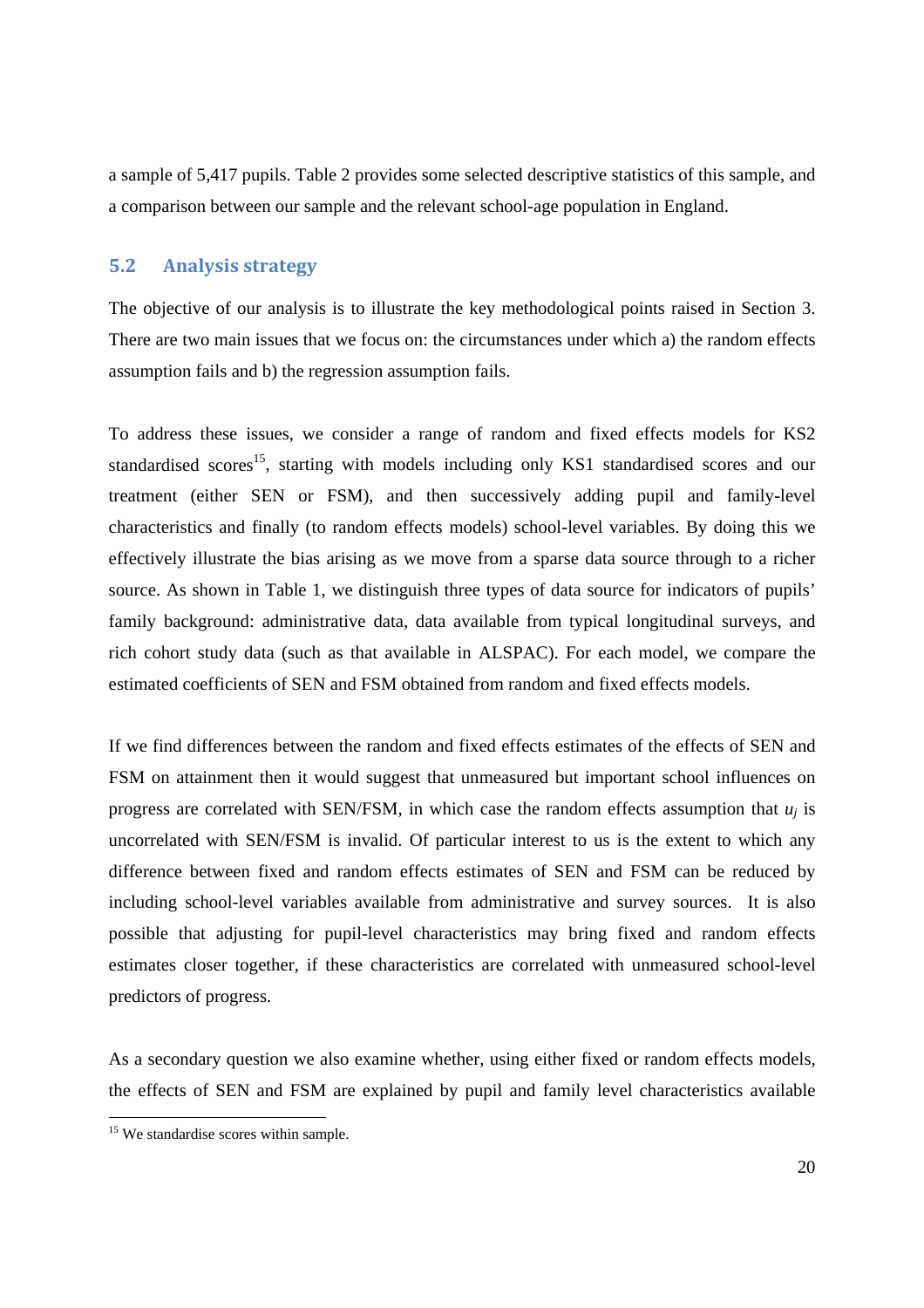from different data sources. For example, is the effect of SEN status on progress explained by ability measures not captured by the KS1 score (such as parental education and children's IQ)? Is the effect of FSM explained by indicators of family circumstances (such as income and housing tenure) during childhood? This will enable us to better understand whether the regression assumption is likely to hold in practice when estimating pupil achievement models using sparser administrative data with limited covariates.

#### **5.3 Effects of special educational needs status on progress**

Table 3 shows the distribution of the proportion of non-statemented SEN pupils across primary schools in our ALSPAC sample. On average 20.4% of pupils are recorded as having nonstatemented special educational needs, but there is substantial variation across schools, with a quarter of schools having fewer than 15% of pupils identified as SEN and a further quarter with more than 24% of pupils with SEN. A key question to be addressed in this paper is whether the factors driving differences between schools in the proportion of pupils labelled as SEN are correlated with unmeasured school-level influences on academic progress, after controlling for pupil characteristics and longitudinal indicators of family circumstances. If any correlation between these two sets of factors cannot be explained by available school-level measures, then the random effects estimator of the effect of SEN on progress in primary school will be biased.

Turning to our estimates (Table 4) we find a large negative effect of SEN status on progress, regardless of whether school effects are treated as fixed or random, such that pupils recorded as having non-statemented SEN score around 0.3 standard deviations lower at Key Stage 2 than pupils (with the same level of prior attainment) who do not have special educational needs. Furthermore, the effect of SEN remains substantial even after controlling for an array of child and family measures, with the addition of rich cohort measures (mainly IQ) leading to the largest reduction (M4 vs M3). This suggests, somewhat surprisingly perhaps, that the rich measures of family background, IQ and non-cognitive skills that are available in ALSPAC are not particularly highly correlated with the likelihood of having special educational needs (or attainment), and thus that the regression assumption is likely to hold in practice. However, controlling for additional pupil and family background characteristics accounts for a large amount of the between-school variation in progress, with the proportion of residual variance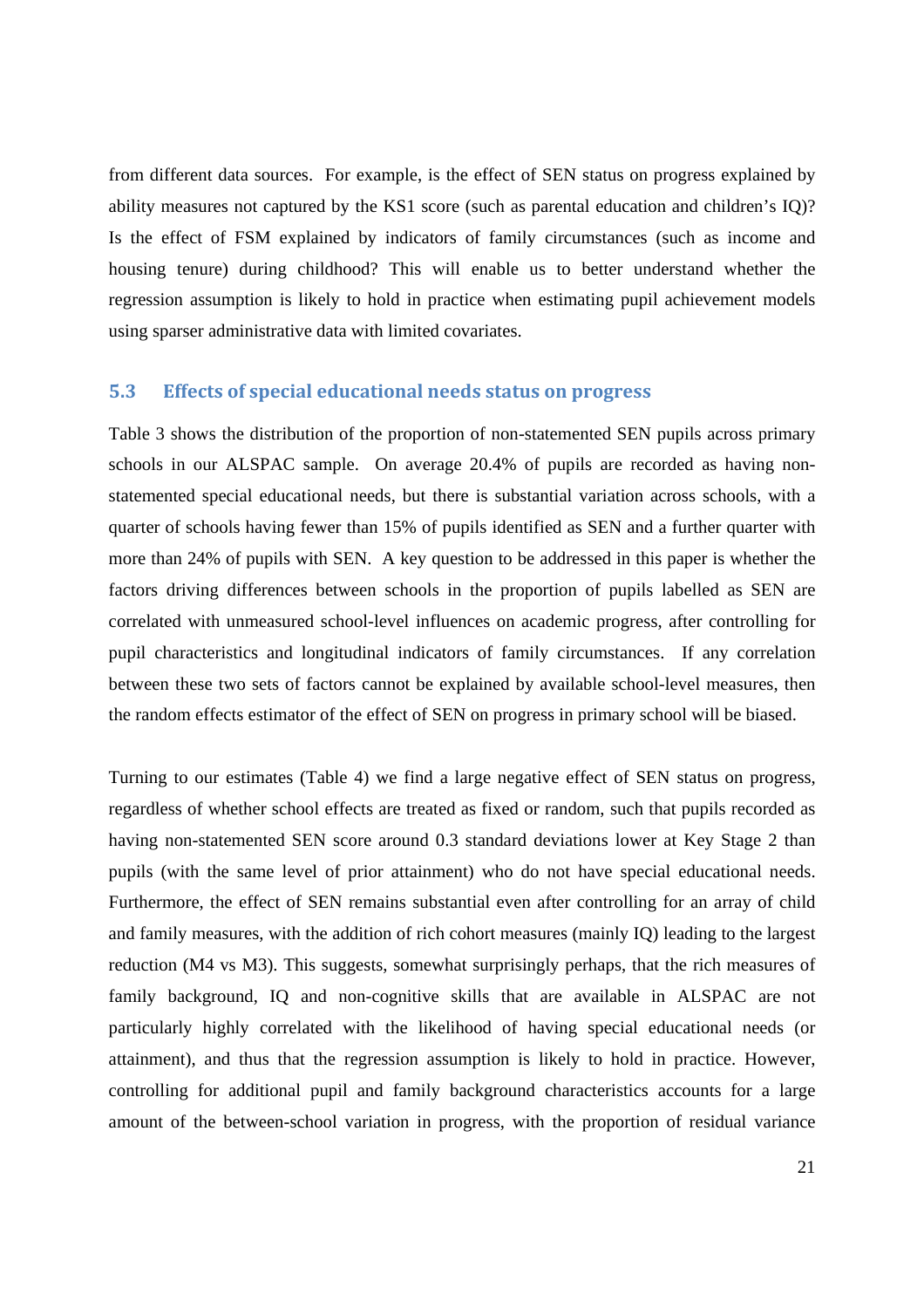found at the school level falling from 16.1% when administrative variables are included to 7.6% when richer longitudinal measures are added.<sup>16</sup>

Whatever set of explanatory variables is considered, the random and fixed effects estimates for SEN are very similar, with a relative difference of no more than 2.2%; this difference falls to 0.6% with the inclusion of school-level variables (M5 versus M4). The similarity of the random and fixed effects estimates suggests that the variation in SEN across schools (shown in Table 3) is driven by factors that are not associated with KS1-KS2 progress. It also implies that the between-school effect of SEN is negligible, which is confirmed by a small and non-significant effect of the school-level mean of SEN when added to M5 (results not shown). Although small, the between-school effect of SEN is negative which, when combined with a negative withinschool effect, causes the random effects estimate (a weighted average of the two) to be greater in magnitude than the fixed effects (within) estimate.

In summary, our findings suggest that both the regression and random effects assumptions are likely to hold in this example. This suggests that we should prefer the random effects model here, as it is likely to produce unbiased (policy-relevant) estimates of the effect of SEN on pupil progress, even with only very limited information on pupil, family and school characteristics.

#### **5.3 Effects of eligibility for free school meals on progress**

-

As for our analysis of special educational needs, there is a large amount of between-school variation in the proportion of pupils eligible for free school meals, with figures ranging from 5.6% to 17.7% for schools in the middle 50% of the distribution.

Table 5 shows estimated effects of eligibility for FSM on progress for the same set of models considered in the analysis of SEN. In contrast to the results for SEN, we find that, for both fixed and random effects models, the effect of FSM on attainment becomes increasingly smaller as more pupil and family background controls are introduced. The reduction in the effect of FSM from M1 to M2 is largely explained by ethnicity and the indicator for English as an additional

<sup>&</sup>lt;sup>16</sup>  $\hat{\rho}_{RF}$  may also be interpreted as the correlation between the KS2 scores of two randomly pupils from the same school and who have the same values for KS1 and the other covariates in the model.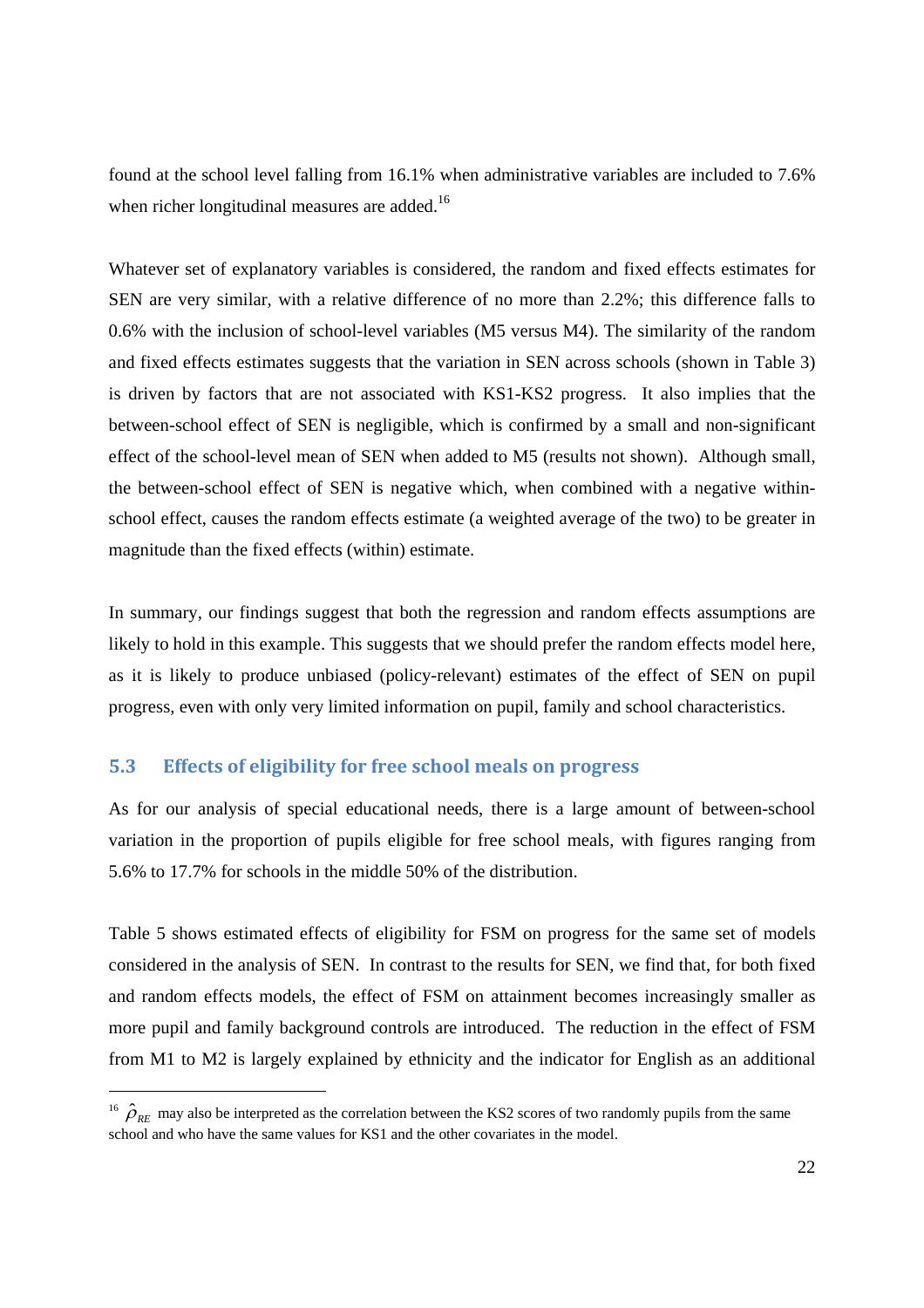language, while subsequent decreases are observed after adjusting for various measures of family socioeconomic circumstances during childhood. This suggests that models which are only able to control for a limited range of background characteristics, as is the case when using administrative data, are likely to produce biased estimates of the effect of FSM on attainment, because of the failure of the regression assumption.

Even after we have added in the richest set of family background controls, however, there remains a negative association between eligibility for free school meals and academic progress, with FSM pupils scoring around between 0.09 (FE) and 0.1 (RE) standard deviations lower at Key Stage 2 than pupils who are not eligible for FSM (with similar prior attainment). This suggests that FSM has some value as an indicator of current economic hardship, over and above detailed information about family income, housing tenure and so on during early childhood.

There are also larger differences between the fixed and random effects estimates of the impact of FSM eligibility than there are for SEN. When only pupil and family characteristics are considered (M1 to M4), the relative difference between the two sets of estimates ranges from 11.5% (M1) to 15.7% (M3). In contrast to the SEN analysis, the random effects estimates are all greater in magnitude than the fixed effects estimates, which is due to a negative within-school effect combined with a negative between-school effect of FSM. The estimates become much closer when school-level variables are added (M5). On closer examination, however, this is found to be due entirely to the addition of the school-level proportion eligible for FSM. Although this measure is derived from administrative data on all pupils in a school (rather than from our survey data), it is highly correlated with the proportion of FSM among ALSPAC children in a school. Thus the random effects version of M5 has a similar form to (7) with separation of the within and between-school effects of FSM (with the within effect approximated by the coefficient on FSM and the between effect approximated by the coefficient on the school level mean of FSM). As noted in Section 5.3, inclusion of the school mean  $\bar{x}$ , of a pupil-level covariate  $x_{ij}$  is one way of removing the correlation between  $x_{ij}$  and  $u_j$ , in which case the fixed and random effects estimators (of the within school effect of FSM on achievement) will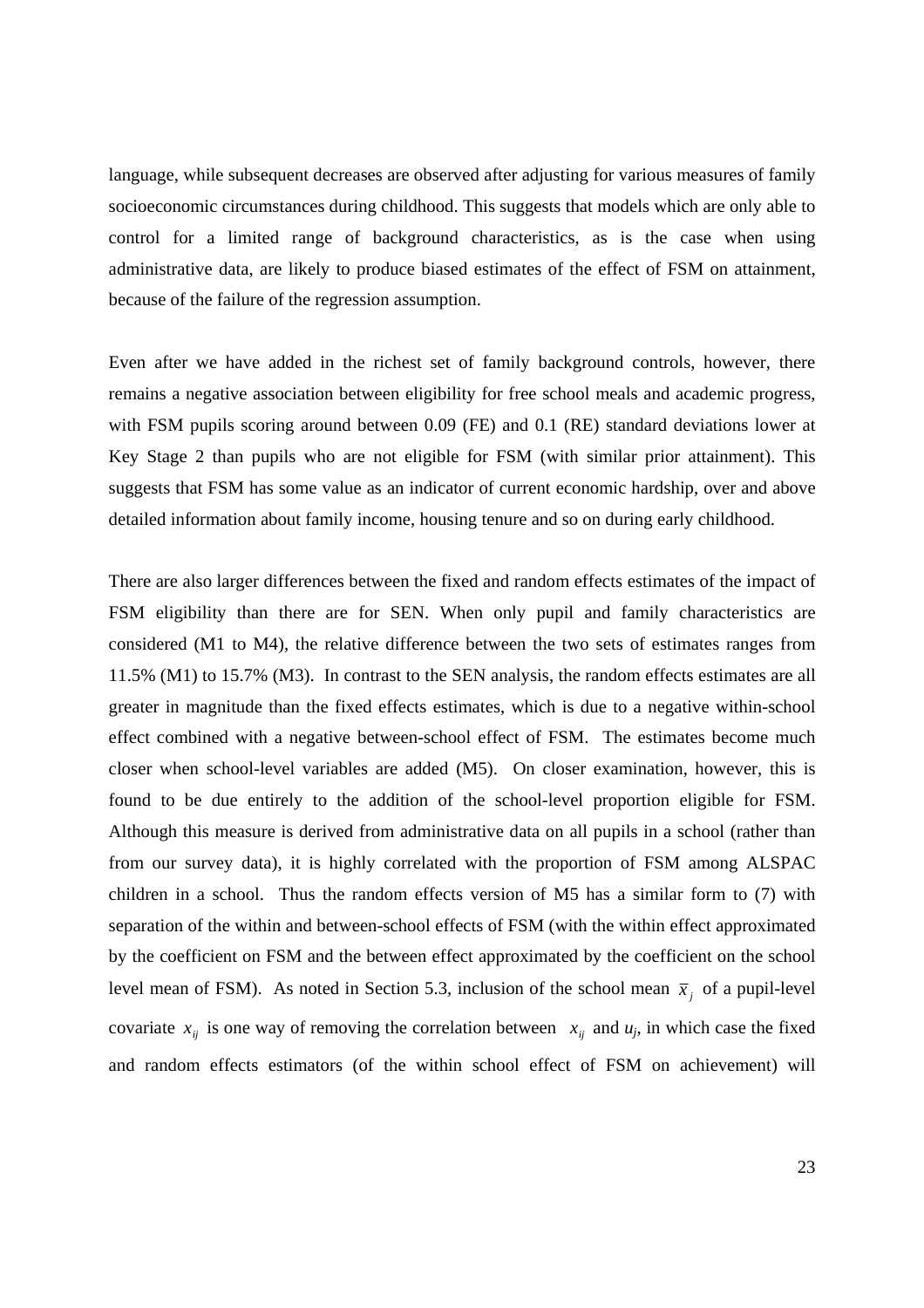coincide. If we do not include FSM *<sup>j</sup>* in M5, the estimated coefficient of FSM*ij* changes little from its estimate in M4, which suggests that there remains correlation between FSM*ij* and *uj*.

In summary, we find that without the inclusion of school characteristics (particularly the schoollevel proportion of students eligible for FSM) in our model, the random effects assumption is likely to fail in this case, perhaps leading us to favour a fixed effects approach here. However, we also find that without very rich data on individual characteristics, the regression assumption is likely to fail, such that neither fixed nor random effects models will produce unbiased, policyrelevant estimates of the relationship between FSM eligibility and attainment, particularly when using sparse administrative data.

### **6 Discussion**

The primary aim of this paper has been to highlight the key issues that should be considered when deciding whether to use fixed or random school effects in models of pupil achievement. To illustrate these issues, we have examined the determinants of progress in primary schools amongst pupils with non-statemented special educational needs (SEN) and pupils who are eligible for free school meals (FSM). Two issues have been of paramount concern throughout:

- 1) the presence of correlation between unobserved individual characteristics (that are relevant for attainment) and our treatment indicators (SEN/FSM); both fixed and random effects models assume that there is zero correlation, which we have referred to throughout as the regression assumption;
- 2) the presence of correlation between unobserved school characteristics (that are relevant for attainment) and our treatment indicators; random effects models (but not fixed effects models) assume that there is zero correlation, which we have referred to throughout as the random effects assumption.

In essence, both of these concerns are related to the non-random selection of pupils (with certain characteristics) into schools, and the extent to which estimates from hierarchical models can be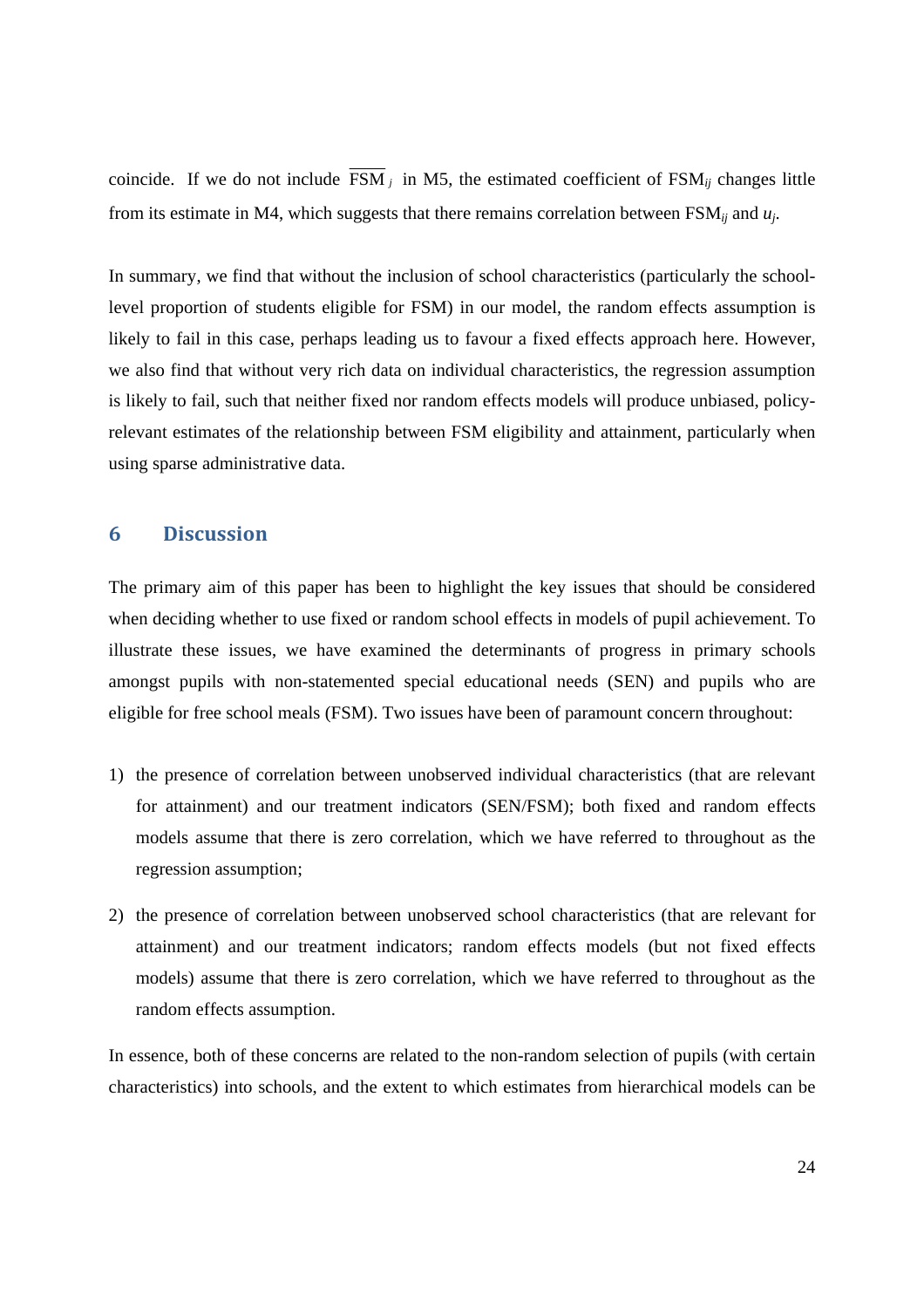interpreted as policy-relevant or simply measures of association stems from the ability of the researcher to account for these different types of selection in their model.

We take a pragmatic view of what can reasonably be achieved by analysing data from observational studies, be it by random or fixed effects estimation of hierarchical regression models. Causal inferences require randomised interventions or, failing that, quasi-randomised experimental designs involving instrumental variables or regression discontinuity. Ultimately, we argue that a realistic aim of analyses based on observational studies should be the production of inferences that are 'policy-relevant'; that is, estimates of average treatment effects affected by bias sufficiently small that misleading policy recommendations are difficult to make. Even this limited aim requires modelling the selection process (i.e. accounting for factors which are correlated both with our treatment effect and pupil achievement) as described in Section 3. In the context of education research questions such as those considered here, we highlight that this judgement should be based on knowledge of the mechanism through which parents select schools and schools select children (on the basis of individual characteristics), and the richness of the available data with which to adjust for the factors driving this selection. This fits in with recent recommendations by Rubin (2008) on how to justify that estimates have a causal interpretation. He goes further and recommends that all studies pertaining to causal inference are preceded by an analysis in which the postulated selection model is tested to ensure it satisfies some important but necessary requirements. However, even here, the infallibility of any conclusions cannot be guaranteed, but the assumptions under which any policy recommendations are made can be highlighted to policy-makers and subjected to critical scrutiny. Furthermore, articulating one's assumptions should form the basis of a common 'language' for discussion and criticism in areas of multidisciplinary research such as education.

While the production of policy relevant estimates requires both fixed and random effects models to account for selection on the basis of *individual* characteristics, the use of random effects models also requires adjustments for selection to be made on the basis of *school* characteristics. Thus, random effects models can be used with confidence in scenarios in which the selection mechanism (on the basis of both individual and school characteristics) is well understood and the available data has measures of the important factors influencing it. In such circumstances,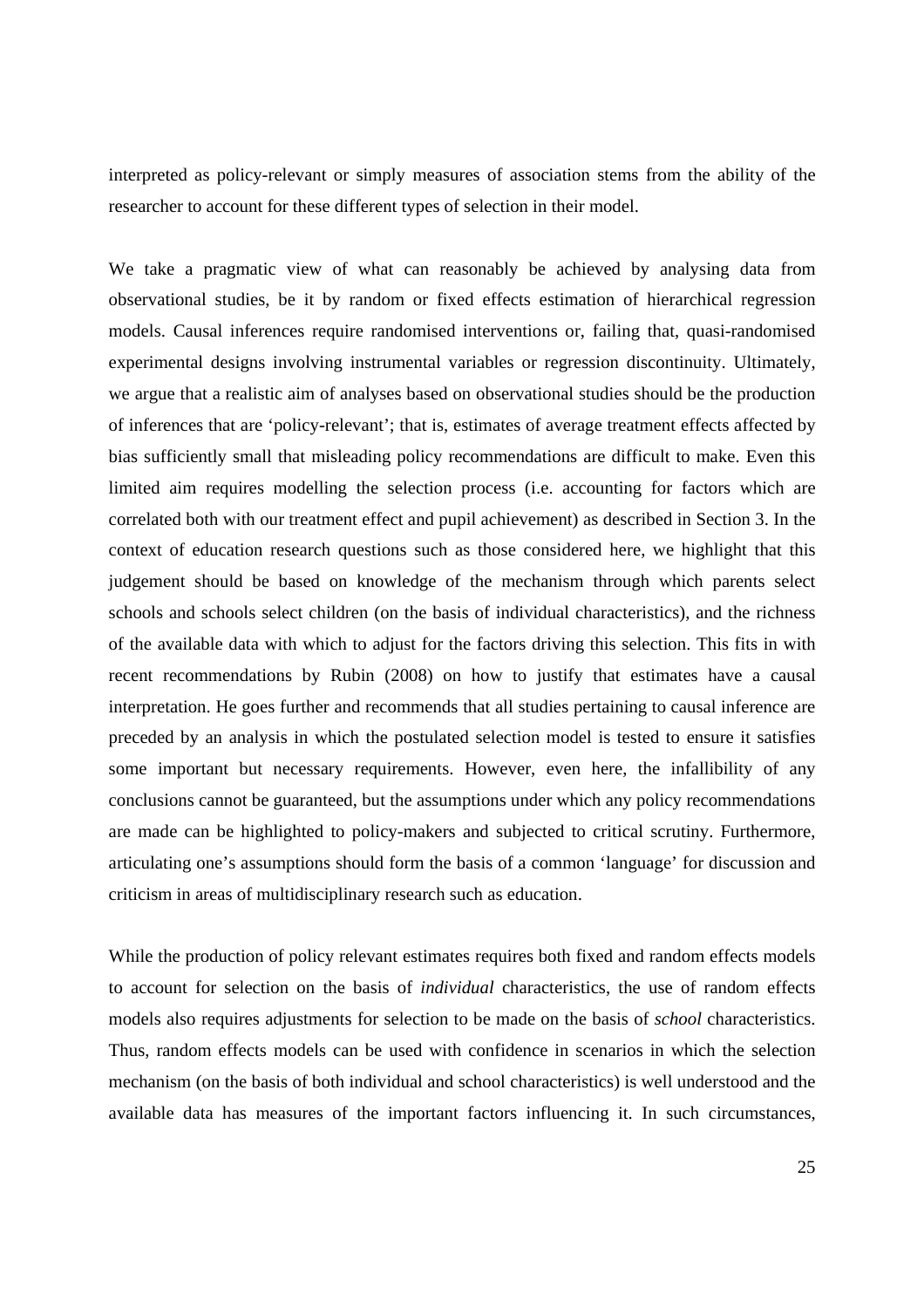economists should consider using these models to take advantage of 'shrunken' estimates of school effects which downplay unreliable estimates, and the ability to model differential school effectiveness using random coefficients models. For instance, in the present study, we might expect variation between schools in the effect of being eligible for free school meals on achievement. Having established that the effect of FSM does indeed vary across schools, we might then consider whether this variation can be explained by interactions between FSM and a school covariate: for example, the proportion of children eligible for FSM in a particular school. This approach constitutes an elegant and practicable way of exploring the variation in covariate effects between schools; while differential school effects can be explored using the fixed effects approach by including interactions with school dummies, effects in schools with few pupils or few FSM or SEN pupils will be poorly estimated. We have focussed on 'random intercept' models to allow a direct comparison with fixed effects models here, but there are many examples illustrating the benefits of random coefficient models in an educational context (e.g., Aitkin and Longford, 1986; Nuttall et al., 1989; Sammons et al., 1993; Goldstein, 1997).

The very different findings of our two example analyses (on the relationship between special educational needs status and eligibility for free school meals, and pupil attainment) clearly indicate that different approaches are appropriate in different contexts, and that being overly reliant on one methodological approach is restrictive. The fixed effects approach will be preferable in scenarios where the primary interest is in policy relevant inference but selection is insufficiently understood or the data have a limited range of variables with which selection can be modelled: its robustness to the random effects assumption is attractive and educational researchers should consider using a fixed effects model in such scenarios, even if only to assess the robustness of estimates from an equivalent random effects model. On the other hand, when the selection mechanism is well understood and the researcher has access to rich data, the random effects model should be preferred both for its efficiency over the fixed effects approach, as well as its use of shrunken residuals and its ability to model differential school effectiveness.

In the context of educational research, however, it may be the regression assumption that is the greatest barrier to producing policy-relevant inferences, because many of the important factors influencing selection (of pupils into schools) are at the individual level. Indeed, this was borne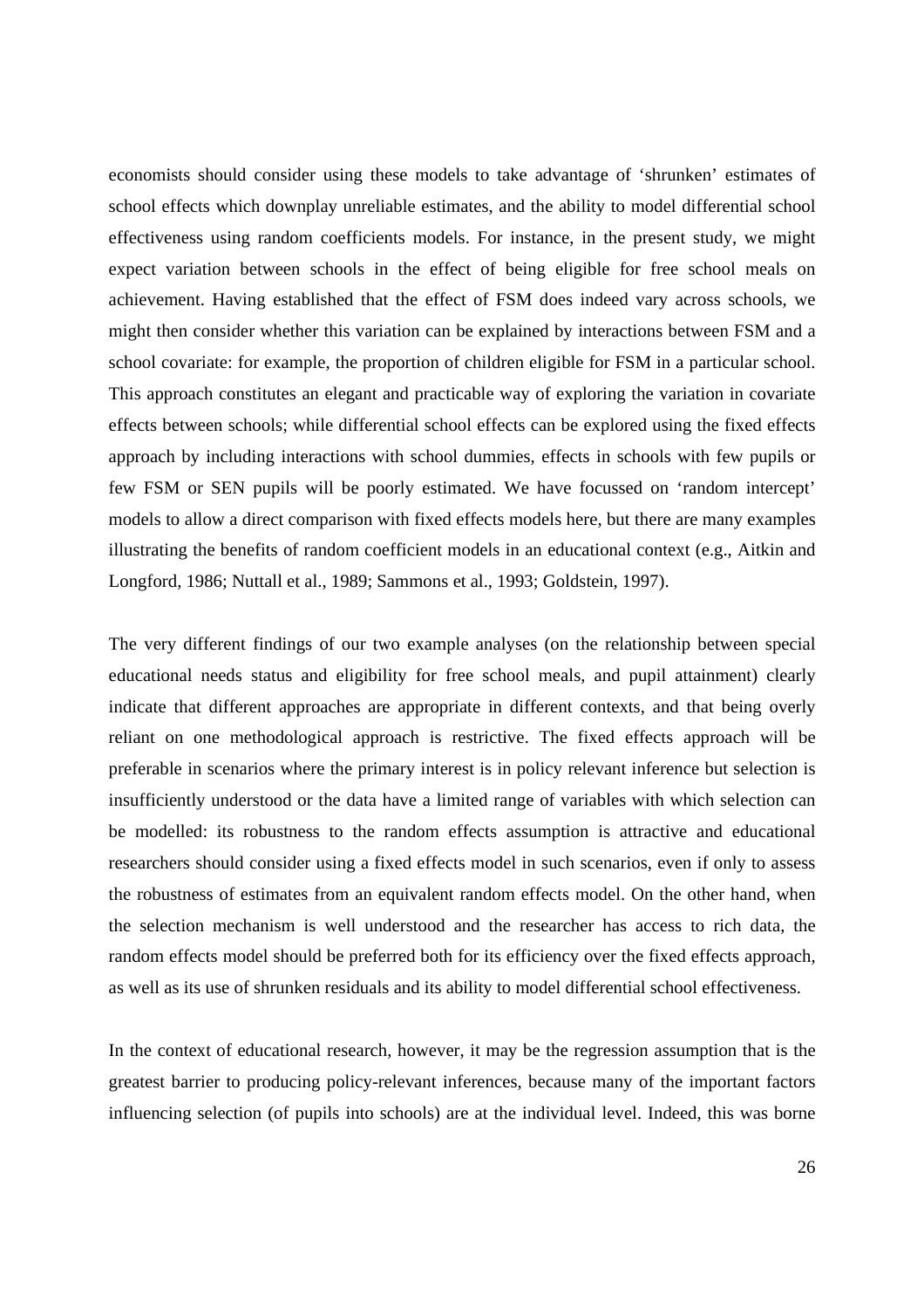out by our analysis of the relationship between FSM eligibility and educational progress excluding many of the individual characteristics provided by our rich survey data, the results of which suggest that the failure of the regression assumption – particularly when using sparse administrative data – is likely to be the greater source of bias.

The potential failure of the regression assumption also raises some doubts about the use of the Hausman test as a statistical tool for determining whether a fixed or random effect model is most appropriate (e.g. Wooldridge, 2002). This is because the test itself is based on the difference between the regression coefficients for equivalent fixed and random effects models (i.e. with the same covariates included in the model) under the null hypothesis that both models are correctly specified. If the test is significant then the alternative hypothesis is often interpreted as evidence for failure of the random effects assumption. In panel data analysis, and other scenarios where the regression assumption can be taken to hold, it is reasonable to use this test to choose between the fixed or random effects approaches. However, if the regression assumption fails then a significant Hausman test result cannot be so easily interpreted; the alternative hypothesis confounds failure of the random effects assumption with all other aspects of model misspecification, and so cannot reliably be used to choose between approaches (Fielding, 2004).

To conclude, we hope to have clarified for educational researchers that economists tend to prefer fixed effects models because of their focus on causal – or, more realistically, policy-relevant – inference of the effects of individual characteristics on some outcome of interest, not least because the fixed effects approach is able to account for school-level factors influencing the selection of pupils into schools, even if these factors are unknown or unavailable in the available data. (It may also stem partly from their use in panel data analysis, with repeated observations for the same individual over time, where the random effects assumption is very unlikely to hold.) Conversely, we hope to have clarified to economists working in education that fixed effects models are not a panacea for causal inference: fixed effects are not robust to failure of the regression assumption; and policy-relevant inferences can also be obtained from random effects models if the researcher has a sufficiently good knowledge of the selection process, as well as rich enough data on both individual and school characteristics to account for this process. Moreover, random effects models offer distinct advantages over fixed effects models in terms of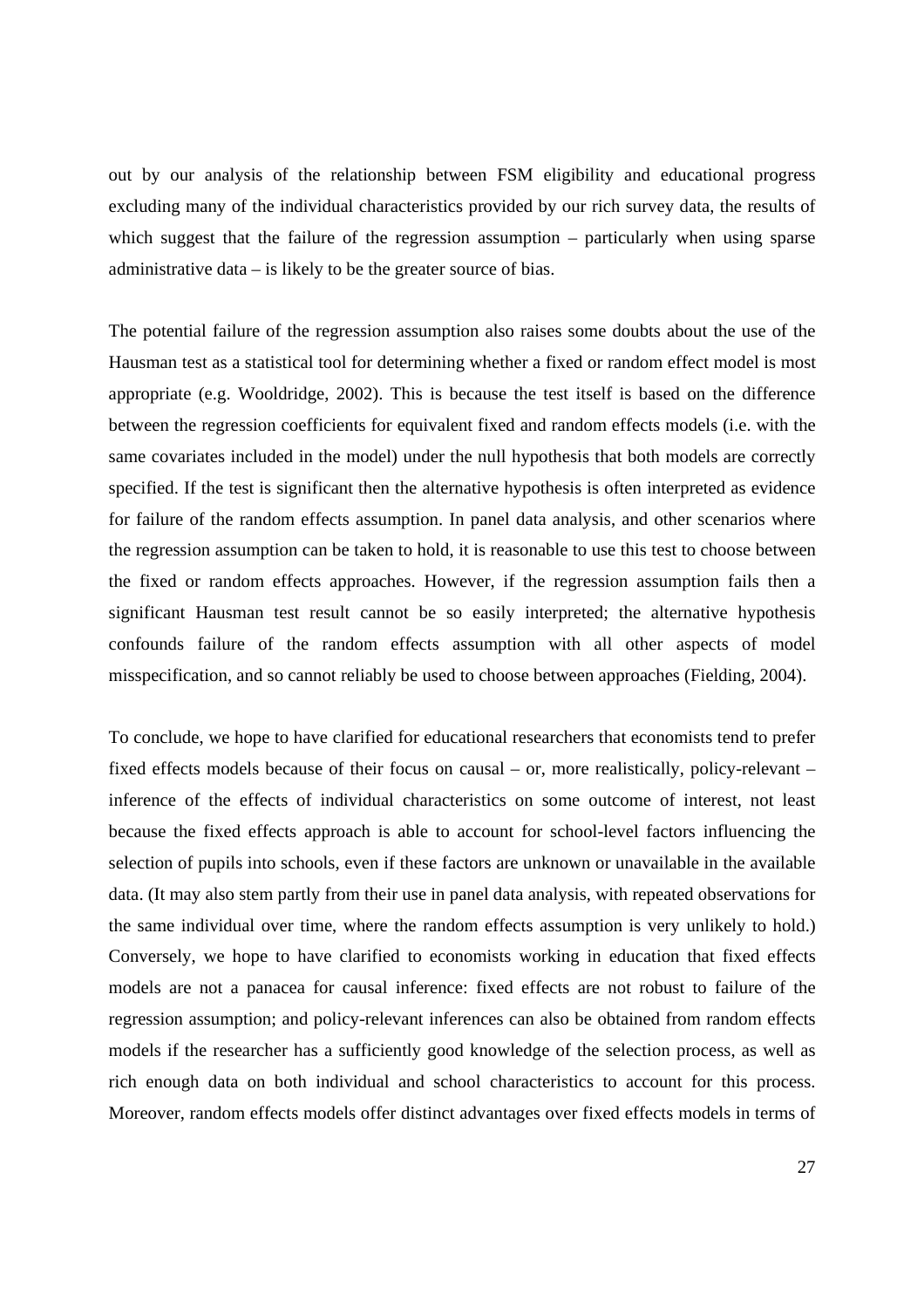their efficiency, their ability to calculate shrunken residuals and their ability to account for differential school effectiveness using random coefficient models. To help build interdisciplinary understanding, therefore, researchers of all persuasions should clearly state the assumptions they have made about the selection of pupils into schools, and demonstrate that these assumptions have been modelled appropriately.

Finally, while the methodological points we raise are not new, we hope to have made clear that while the fixed effects approach has advantages, it limits the types of research question which can be addressed: if rich data are available, then random effects models have qualities very close to those of fixed effects models, and allow researchers to address a wider range of research questions. By making these trade-offs clear, we hope that this paper encourages researchers from all disciplines not to be constrained by dogma in their choice of method.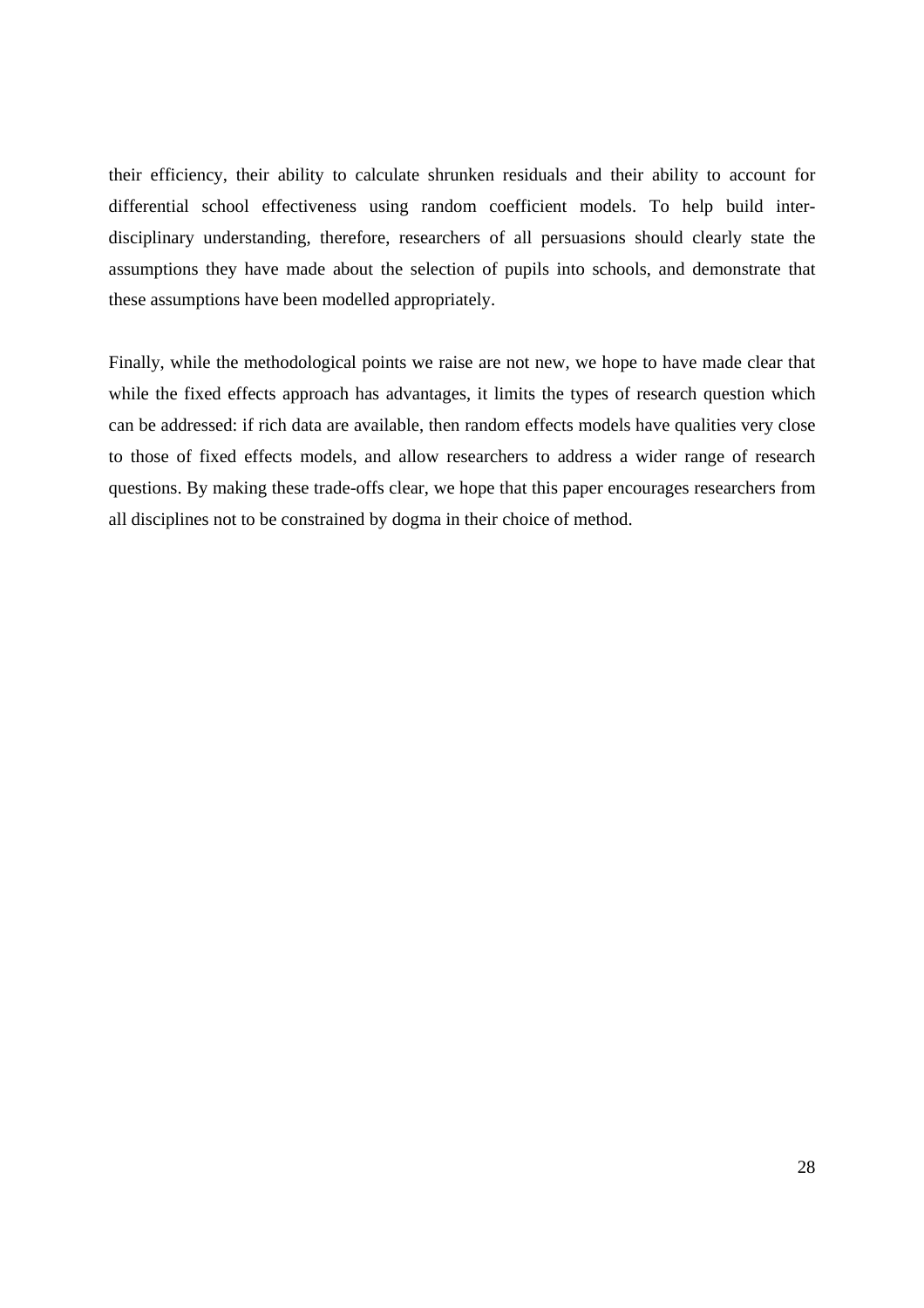#### **References**

Aitkin, M. and Longford, N. (1986), Statistical modelling in school effectiveness studies, *Journal of the Royal Statistical Society*, Series A, vol. 149, pp. 1-43.

Burgess, S., Greaves, G., Vignoles, A. and Wilson, D. (2009), *What parents want: school preferences and school choice*, CMPO Working Paper No. 09/222.

Chowdry, H., Crawford, C., Dearden, L., Goodman, A. and Vignoles, A. (2008), *Widening Participation in Higher Education: analysis using linked administrative data*, Institute for Fiscal Studies Report No. R69.

Crawford, C. and Vignoles, A. (2010), *An analysis of the educational progress of children classified as having special educational needs*, Institute of Education, mimeo.

DfES (2006), http://www.dcsf.gov.uk/rsgateway/DB/SFR/s000640/SFR09\_2006.pdf

Efron, B. and Morris, C. (1973), Stein's estimation rule and its competitors – an empirical Bayes approach, *Journal of the American Statistical Association*, vol. 68, no. 1, pp. 117-130.

Fielding, A. (2004), *The role of the Hausman test and whether higher level effects should be treated as random or fixed*, Multilevel modelling newsletter, vol. 16, no. 2.

Goldstein, H. (1997), Methods in school effectiveness research, *School Effectiveness and School Improvement*, vol. 8, no. 4, pp. 369-395.

Hobbs, G. and Vignoles, A. (2009), Is children's free school meal 'eligibility' a good proxy for family income?, *British Educational Research Journal*, 1469-3518.

Lamb Inquiry (2009),

http://www.dcsf.gov.uk/lambinquiry/downloads/Lamb%20Inquiry%20Review%20of%20SEN% 20and%20Disability%20Information.pdf

Nuttall, D. L., Goldstein, H., Prosser, R. and Rasbash, J. (1989), Differential school effectiveness, *International Journal of Educational Research*, vol. 13, pp. 769-776.

Rubin, D. B. (2008), For objective causal analysis, design trumps analysis, *Annals of Applied Statistics*, vol. 2, no. 3, pp. 808-840.

Sammons, P., Nuttal, D. and Cuttance, P. (1993), Differential school effectiveness: results from a reanalysis of the Inner London Education Authority's Junior School Project data, *British Educational Research Journal*, vol. 19, no. 4, pp. 381-405

Sammons, P., West, A. and Hind, A. (1997), Accounting for variations in pupil attainment at the end of Key Stage 1, *British Educational Research Journal*, vol. 23, no. 4, pp. 489-511.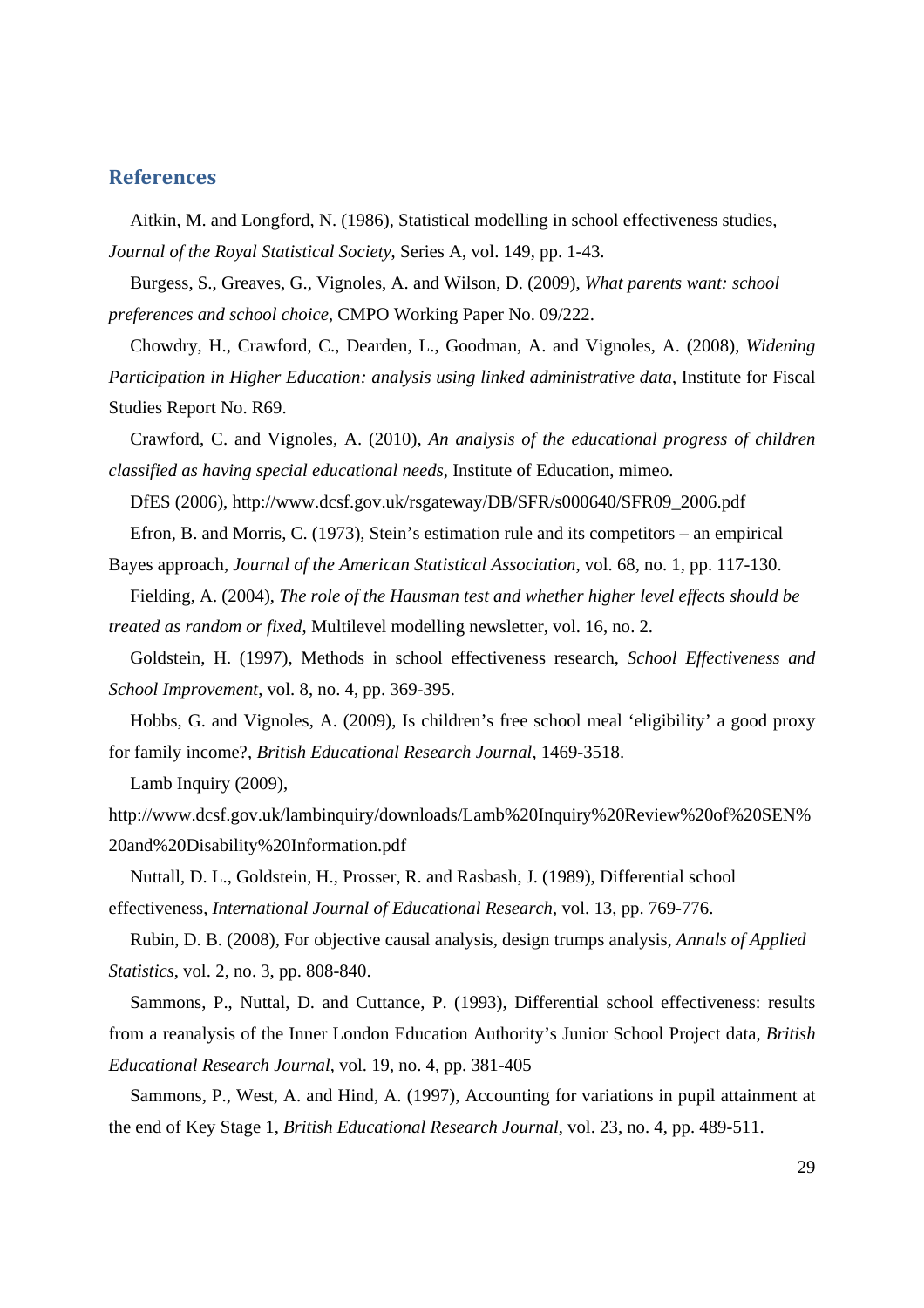Shuttleworth, I. (1995), The Relationship between Social Deprivation, as Measured by Individual Free School Meal Eligibility, and Educational Attainment at GCSE in Northern Ireland: A Preliminary Investigation, *British Educational Research Journal*, vol. 21, no. 4, pp. 487-504.

Skrondal, A. and Rabe-Hesketh, S. (2004), *Generalized latent variable modelling: multi-level, longitudinal and structural equation modelling*, Chapman & Hall/CRC, Florida.

Snijders, T. and Berkhof, J. (2004), Diagnostic checks for multilevel models, in de Leeuw, J. and Kreft, I. (eds), *Handbook of Quantitative Multilevel Analysis*, Sage.

Strand, S. (1999), Ethnic group, sex and economic disadvantage: associations with pupils' educational progress from Baseline to the end of Key Stage 1, *British Educational Research Journal*, vol. 25, no. 2, pp. 179-202.

Todd, P. and Wolpin, K. I. (2003), On the Specification and Estimation of the Production Function for Cognitive Achievement, *Economic Journal*, vol. 113, no. 485, pp. F3-33.

Townsend, T. (2007), International Handbook of School Effectiveness and Improvement Review, Reflection and Reframing, *Springer International Handbooks of Education*, vol. 17, XIV, 998.

Wooldridge, J.M. (2002), *Econometric Analysis of Cross Section and Panel Data*, MIT Press.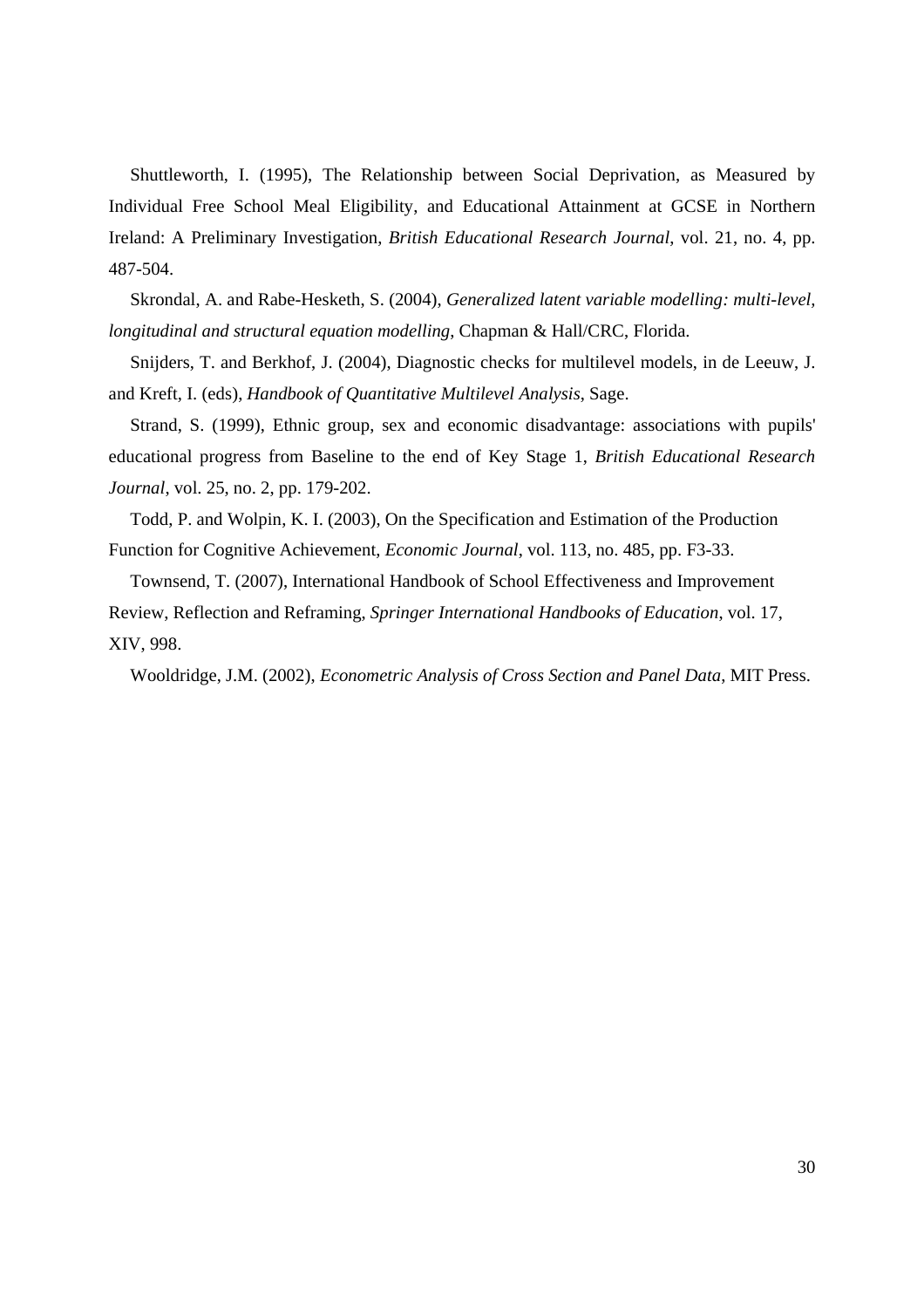## **Tables**

# **Table 1 Explanatory variables by type of data source Administrative**(i) Eligible for free school meals (FSM) Ethnicity (white vs. non-white) Special educational needs (SEN) status English as an additional language (EAL) Month of birth Gender Standardised Key Stage 1 scores **Typical longitudinal survey**<sup>(ii)</sup> *Child circumstances around birth*  Birth weight Mother's age at birth Multiple birth indicator Number of older siblings Ever breastfed Mother's marital status at birth *Parental characteristics*  Mother's and father's occupational class Mother's and father's level of education *Family circumstances during childhood*  No. younger siblings (at 81 months) Mean household income (at 33 and 47 months) Ever in financial difficulties (during pregnancy, or at 8, 21 or 33 months) Ever lived in council or housing association rented accommodation Lived in owner-occupied housing since birth *Child cognitive and behavioural measures* Child has internal locus of control at age 8 Self-perception of reading ability at age 9 Child has external locus of control at age 8 Self-perception of maths ability at age 9 Whether child likes school at age 8 Played truant by age 7 (teacher report) **Rich cohort study data**<sup>(iii)</sup> Mother's and partner's parenting scores at 6, 18, 24 and 38 months Mother/partner reads to child IQ at age 8 (WISC scale) SDQ score at age 6 (reported by mother) and age 7 (reported by teacher) Depression score at age 10 **School characteristics**(iv) School size **Percentage eligible for FSM** Mean Key Stage 2 class size Percentage non-white School type Percentage EAL Duration head teacher in post Percentage non-statemented SEN

Notes: (i) We use administrative data from the Pupil Level Annual Schools Census (PLASC); (ii) These measures are available in typical longitudinal surveys, although our measures are taken from ALSPAC; (iii) We use variables from ALSPAC; (iv) School-level data are mainly available from administrative sources (PLASC) with information on the duration that a headteacher has been in post taken from ALSPAC.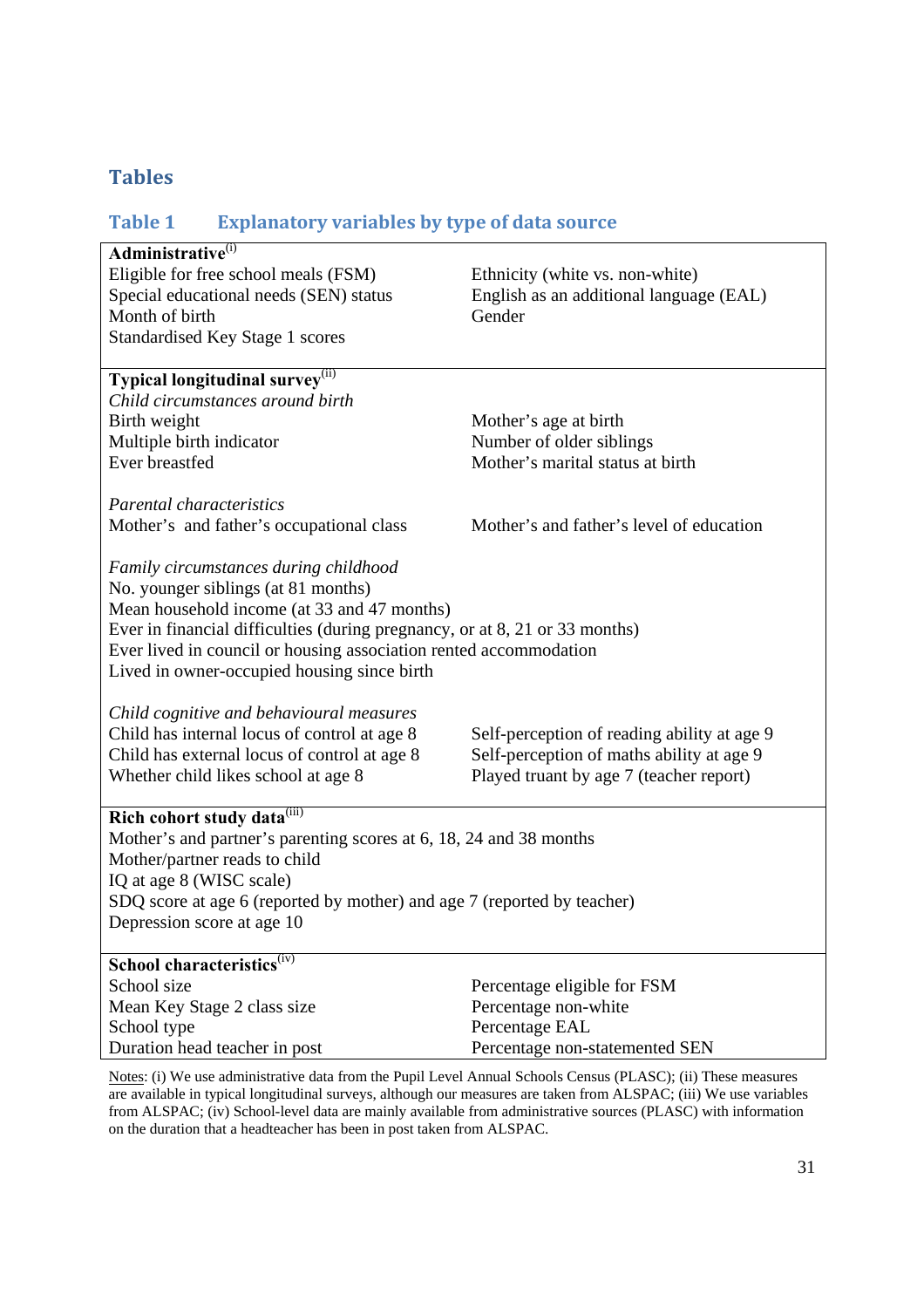# **Table 2 Our sample**

|                                                | Our sample | Pupils in England<br>taking KS2 in<br>2001-02, 2002-03<br>or 2003-04* |
|------------------------------------------------|------------|-----------------------------------------------------------------------|
| Administrative                                 |            |                                                                       |
| Achieved expected level at KS2                 | 83.6%      | 80.9%                                                                 |
| Eligible for FSM                               | 10.3%      | 17.7%                                                                 |
| Non-statemented SEN                            | 16.9%      | 20.0%                                                                 |
| Non-white ethnic origin                        | 4.4%       | 19.0%                                                                 |
| <b>Typical longitudinal survey</b>             |            |                                                                       |
| Mother has at least O-level qualifications     | 67.2%      |                                                                       |
| Mother has a degree                            | 8.6%       |                                                                       |
| Partner has at least O-level qualifications    | 63.4%      |                                                                       |
| Partner has a degree                           | 12.7%      |                                                                       |
| Child has ever lived in a single parent family | 9.3%       |                                                                       |
| Child has ever lived in social housing         | 20.0%      |                                                                       |
| Child was breastfed                            | 70.0%      |                                                                       |
| Rich cohort study data                         |            |                                                                       |
| Mother frequently reads to child               | 62.6%      |                                                                       |
| Partner frequently reads to child              | 28.2%      |                                                                       |
| <b>School characteristics</b>                  |            |                                                                       |
| Attends a community school                     | 66.3%      | 64.9%                                                                 |
| Average school size                            | 294 pupils | 325 pupils                                                            |
| Average KS2 class size                         | 29 pupils  | 24 pupils                                                             |
| Observations                                   | 5,417      | 1,911,767                                                             |

\* Source: authors' calculations using the National Pupil Database.

# **Table 3 Distribution of schoollevel proportions of SEN and FSM pupils**

|            | Mean  | St Dev | Min | Max   | 25%   | 50%   | 75%   | n   |
|------------|-------|--------|-----|-------|-------|-------|-------|-----|
| <b>SEN</b> | 0.204 | 0.072  |     | 0.396 | 0.153 | 0.200 | 0.244 | 200 |
| <b>FSM</b> | 0.144 | 0.134  |     | 0.632 | 0.056 | 0.100 |       | 200 |